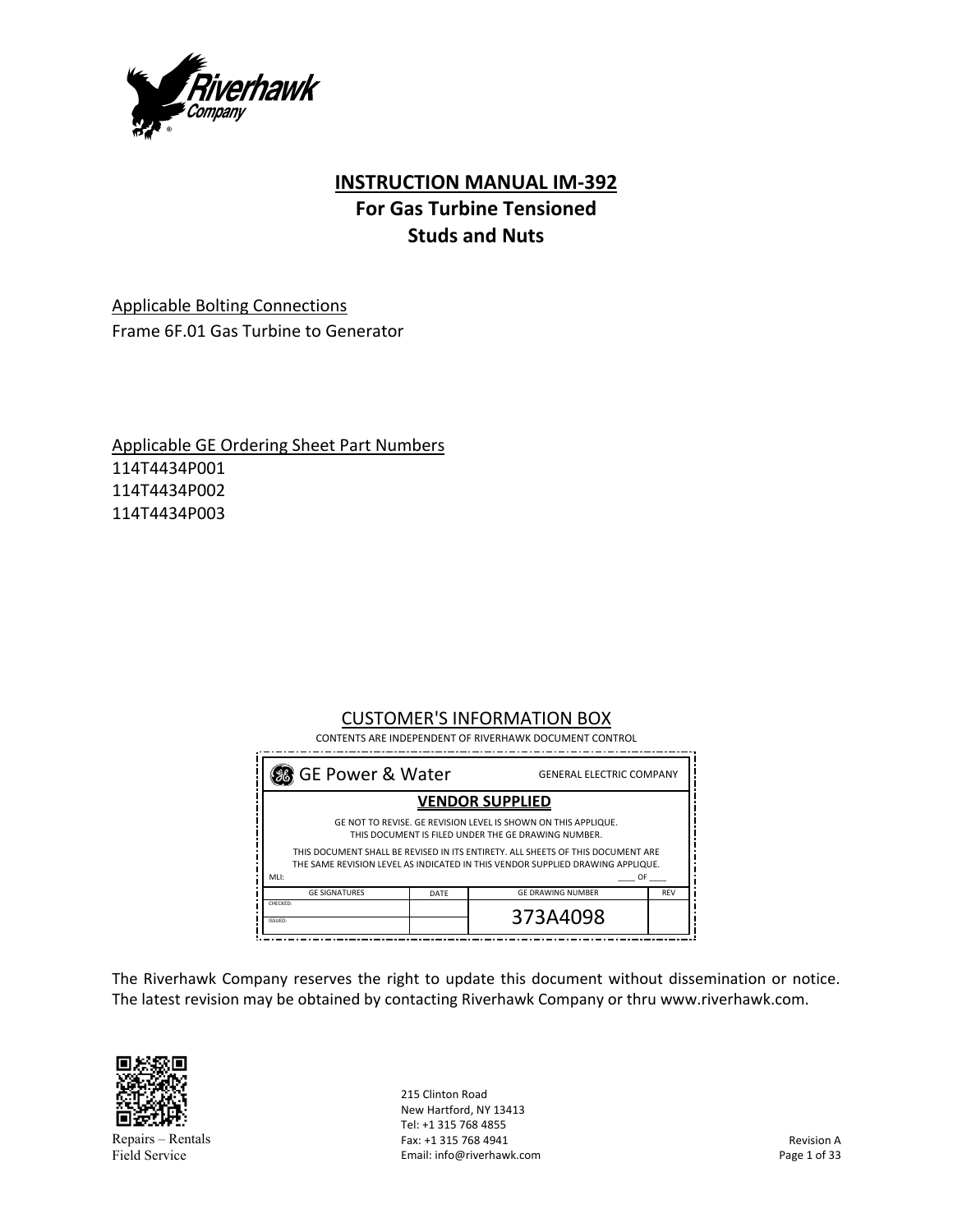# **Table of Contents**

| Section     | Description                                      |    |
|-------------|--------------------------------------------------|----|
| 1.0         | <b>Cautions and Safety Warnings</b>              |    |
| 2.0         | Scope and GE Part Number Cross Reference         | 4  |
| 3.0         | <b>Quick Checklist</b>                           | 5  |
| 4.0         | <b>General Preparations</b>                      | 8  |
| 5.0         | Hardware Set Preparations                        | 11 |
| 6.0         | Stud and Nut Assembly                            | 14 |
| 7.0         | <b>Hydraulic Tensioner Equipment Assembly</b>    | 14 |
| 8.0         | Assembly of Tensioner on Stud                    | 17 |
| 9.0         | <b>Stud Tensioning</b>                           | 20 |
| 10.0        | <b>Thread Locking</b>                            | 22 |
| 11.0        | <b>Stud and Nut Removal</b>                      | 23 |
| 12.0        | <b>Storage Instructions</b>                      | 26 |
| 13.0        | <b>Frequently Asked Questions</b>                | 27 |
| 14.0        | <b>Revision History</b>                          | 30 |
| Appendix A1 | <b>EC Declaration of Conformity</b>              | 31 |
| Appendix A2 | <b>UKCA Declaration of Conformity</b>            | 32 |
| Appendix B1 | 20-Bolt Tensioning Pattern (LG-GEN) Record Sheet | 33 |



215 Clinton Road New Hartford, NY 13413 Tel: +1 315 768 4855 Fax: +1 315 768 4941 Email: info@riverhawk.com CUSTOMER'S INFORMATION BOX

CONTENTS ARE INDEPENDENT OF RIVERHAWK DOCUMENT CONTROL ------------------. . . . . GE DRAWING NUMBER REV

373A4098

Revision A Page 2 of 33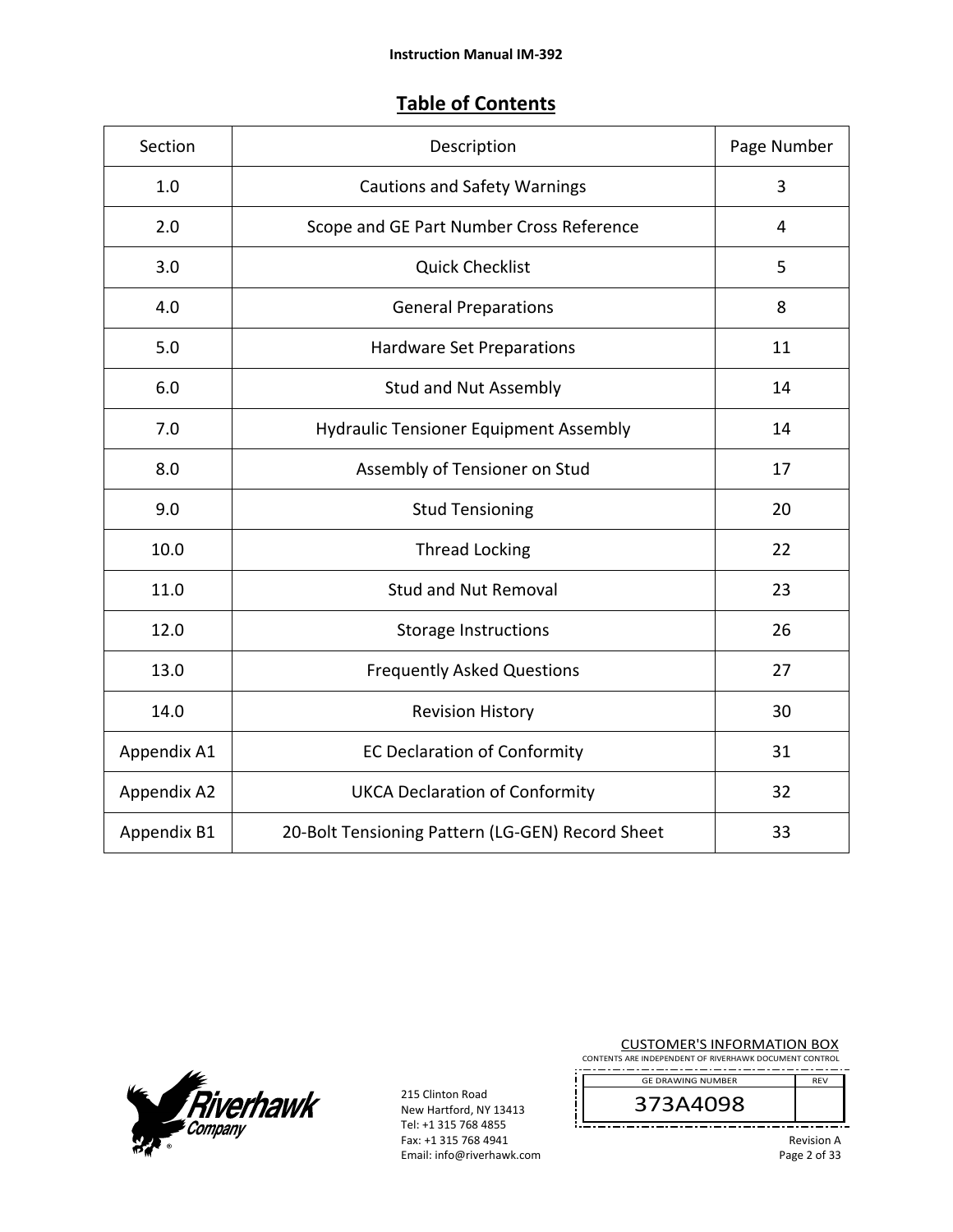### **1.0 Cautions and Safety Warnings**

### **WARNING**

**Improper tool use and the failure to follow the correct procedures are the primary root causes of tool failures and personal injuries. A lack of training or experience can lead to incorrect hardware installation or incorrect tool use. Only trained operators with careful, deliberate actions should use hydraulic tensioners. Contact Riverhawk Company with any training needs.** 

### **WARNING**

Risk of high pressure fluid injection. Riverhawk tools operate under high pressure. Thoroughly inspect all hoses and connections for damage or leaks prior to using this equipment.

### **CAUTION**

Personal injury and equipment damage can occur if the proper health and safety codes and procedures are not followed. Contact the site's health and safety office to determine all applicable safety rules and regulations.

### **WARNING**

The proper personal protective equipment must be worn at all times. Riverhawk recommends at a minimum, safety glasses, long sleeve shirt, hard hat, heavy work gloves, and steel toe shoes.

### **CAUTION**

It is especially important to check the condition of the conical thread used to tension the stud. Thread damage from previous abuse can lead to failure of the stud or tensioning equipment.

### **CAUTION**

Riverhawk recommends that the tensioner should be returned to Riverhawk for periodic inspections. Replacement of obsolete tensioners is recommended. Functional upgrades are also recommended. The Riverhawk Service Returns Coordinator should be notified 3‐6 months prior to a planned outage to schedule an inspection service.

### **WARNING**

A damaged burst disc must be replaced with a with a burst disc of the same design and pressure rating. Do not substitute a damaged burst disc with a different disc type, a different pressure rating, or a foreign object.

### **WARNING**

Do not use the tensioner at any pressure unless the tool is installed on a stud in a flange.



215 Clinton Road New Hartford, NY 13413 Tel: +1 315 768 4855 Fax: +1 315 768 4941 Email: info@riverhawk.com

CUSTOMER'S INFORMATION BOX CONTENTS ARE INDEPENDENT OF RIVERHAWK DOCUMENT CONTROL ----------------GE DRAWING NUMBER REV

373A4098

Revision A Page 3 of 33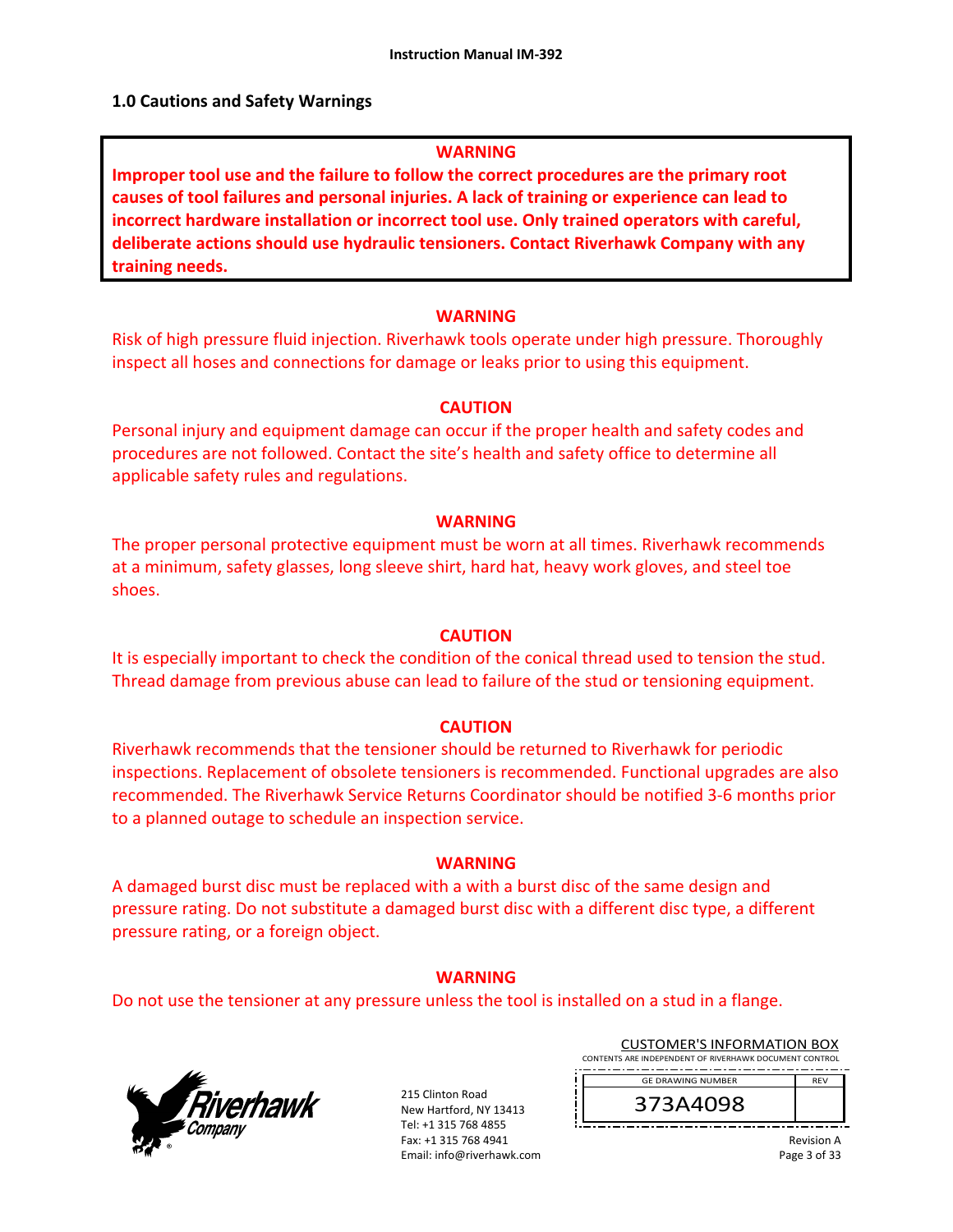## **CAUTION**

Do not over stroke the tensioner. Over stroke can cause the piston to lose its seal and leak oil.

## **CAUTION**

Personal injury and equipment damage can occur if the puller screw is not securely engaged with the tapered threads of the stud. Proper engagement is achieved when the puller screw is tight in the stud and the tensioner assembly is free to turn.

## **WARNING**

The safety cage must be in place at all times. When the tensioner is pressurized hands must be kept out of designated areas to avoid any potential for personal injury.

## **CAUTION**

Before threading the puller screw into the stud, carefully check the cleanliness of both the stud's and the puller screw's conical threads. Apply a light coat of clean turbine oil or a spray lubricant to the puller screw. This procedure will ease assembly and assure positive mating of the threads before tightening. Do not use "Never Seize" on the conical threads.

## **CAUTION**

Do not tighten the nut while the tool is coming up to pressure; wait until pressure is achieved before attempting to tighten the nut with the spanner ring. If the tool is not properly installed, the tool could jump off the stud while coming up to pressure.

## **CAUTION**

Do not exceed the maximum pressure marked on the tensioner. Excessive pressure can damage the stud and puller screw.

## **WARNING**

**FIRE HAZARD:** DO NOT heat when tensioner is in place. Personal injury or equipment damage may occur. Use of an Oxy‐Acetylene torch is not recommended

## **2.0 Scope**

This document describes the procedure to be used to install the stud and nut sets supplied by the Riverhawk Company for the flange at the Load Gear/Generator connection. The Gas Turbine/Load Coupling and Load Coupling/Load Gear connections are described by a different manual, IM‐367 (GE 373A4081).



215 Clinton Road New Hartford, NY 13413 Tel: +1 315 768 4855 Fax: +1 315 768 4941 Email: info@riverhawk.com

| <b>CUSTOMER'S INFORMATION BOX</b>                      |            |  |  |
|--------------------------------------------------------|------------|--|--|
| CONTENTS ARE INDEPENDENT OF RIVERHAWK DOCUMENT CONTROL |            |  |  |
|                                                        |            |  |  |
| <b>GF DRAWING NUMBER</b>                               | <b>RFV</b> |  |  |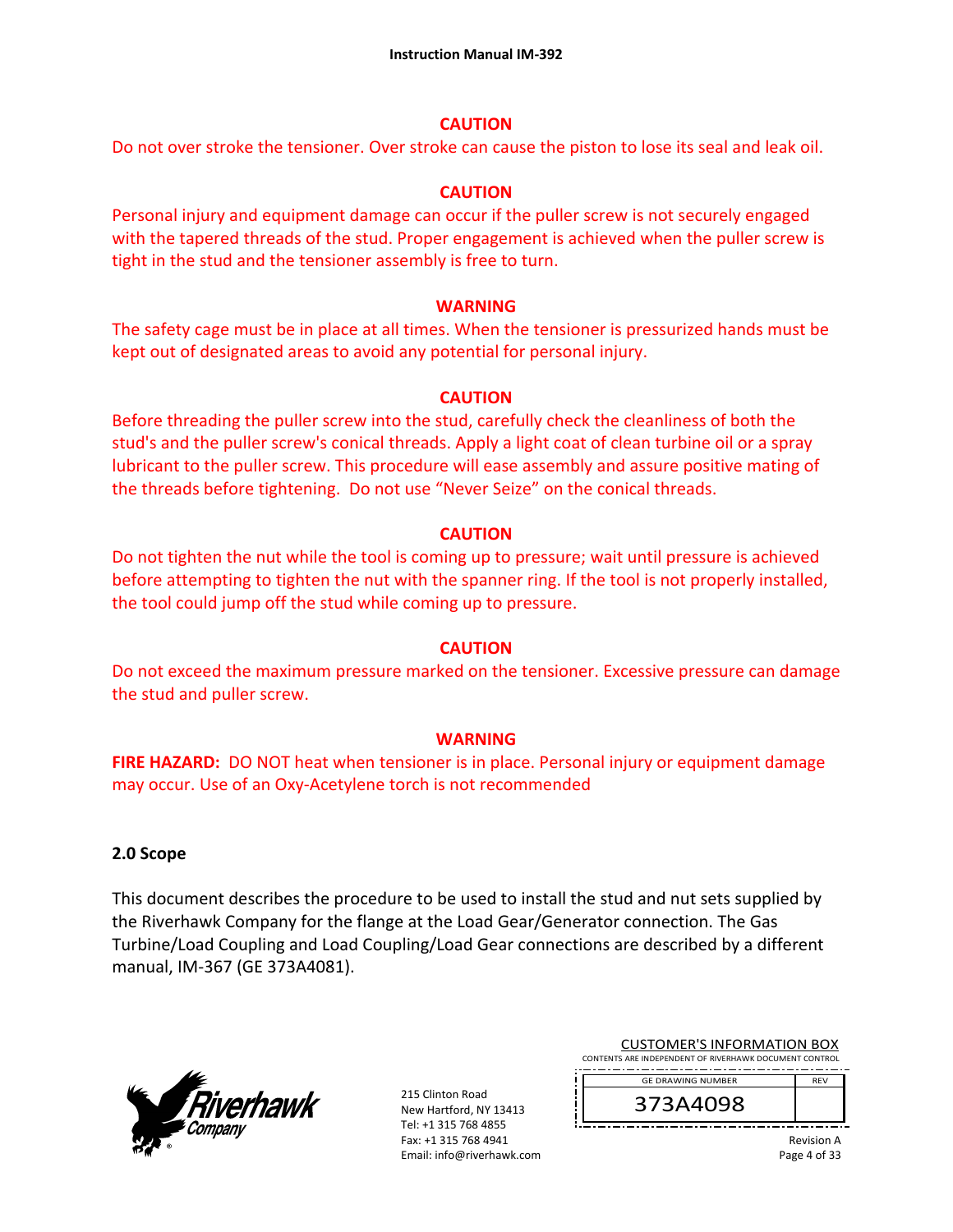The various frame configurations covered in this manual are listed in Sections 2.1 through 2.2 with differences as related to connective hardware defined. Listed also are the pertinent hardware drawings (HF-xxxx). These drawings as well as tooling drawings (HT-xxxx) form part of this manual.

# **2.1 Frame 6F.01 Gas Turbine to Generator**

| <b>GE PART NUMBER</b> | RIVERHAWK P/N | <b>GE VENDOC P/N</b> |
|-----------------------|---------------|----------------------|
| GE 114T4434P001       | HF-6837       | 101B0648             |
| GE 114T4434P002       | HF-6837       | 101B0648             |

The hydraulic tools used for installation and removal are Riverhawk HT‐6865 (load coupling) and HT‐7269 (generator).

These hardware drawings depicts the complete stud and nut package for both Gas Turbine to Load Coupling and Load Coupling to Load Gear (1‐1/8"size, Qty 24) as well as Load Gear to Generator (1‐5/8" size, Qty 20).

Note: This manual covers HT‐7269 tensioner (1‐5/8" hardware) **only**. See manual IM‐367 (GE 373A4081) for instructions to other tooling listed above.

# **2.2 Hydraulic Tooling**

| <b>GE PART NUMBER</b> | RIVERHAWK P/N | <b>GE VENDOC P/N</b> |
|-----------------------|---------------|----------------------|
| GE 114T4434P003       | HT-6865       | GE 101B0649          |
|                       | HT-7269       | GE 101B0673          |
|                       | MP-0130       | GE 359B2506          |

Note: Hydraulic tooling list is for all related tooling for the gas turbine to generator connections. This manual covers HT‐7269 tensioner (1‐5/8" hardware) **only**.

See manual IM-367 (GE 373A4081) for instructions to other tooling listed above.

# **3.0 Quick Checklist**

The following checklist is intended as a summary of the steps needed to use the Riverhawk‐ supplied equipment. New personnel or those experienced personnel who have not used the Riverhawk equipment recently are encouraged to read the entire manual.



215 Clinton Road New Hartford, NY 13413 Tel: +1 315 768 4855 Fax: +1 315 768 4941 Email: info@riverhawk.com

| CUSTUIVIER STINFURIVIATION BUA                         |            |  |  |
|--------------------------------------------------------|------------|--|--|
| CONTENTS ARE INDEPENDENT OF RIVERHAWK DOCUMENT CONTROL |            |  |  |
|                                                        |            |  |  |
| <b>GF DRAWING NUMBER</b>                               | <b>RFV</b> |  |  |
|                                                        |            |  |  |

CUCTOMER'S INFORMATION BOY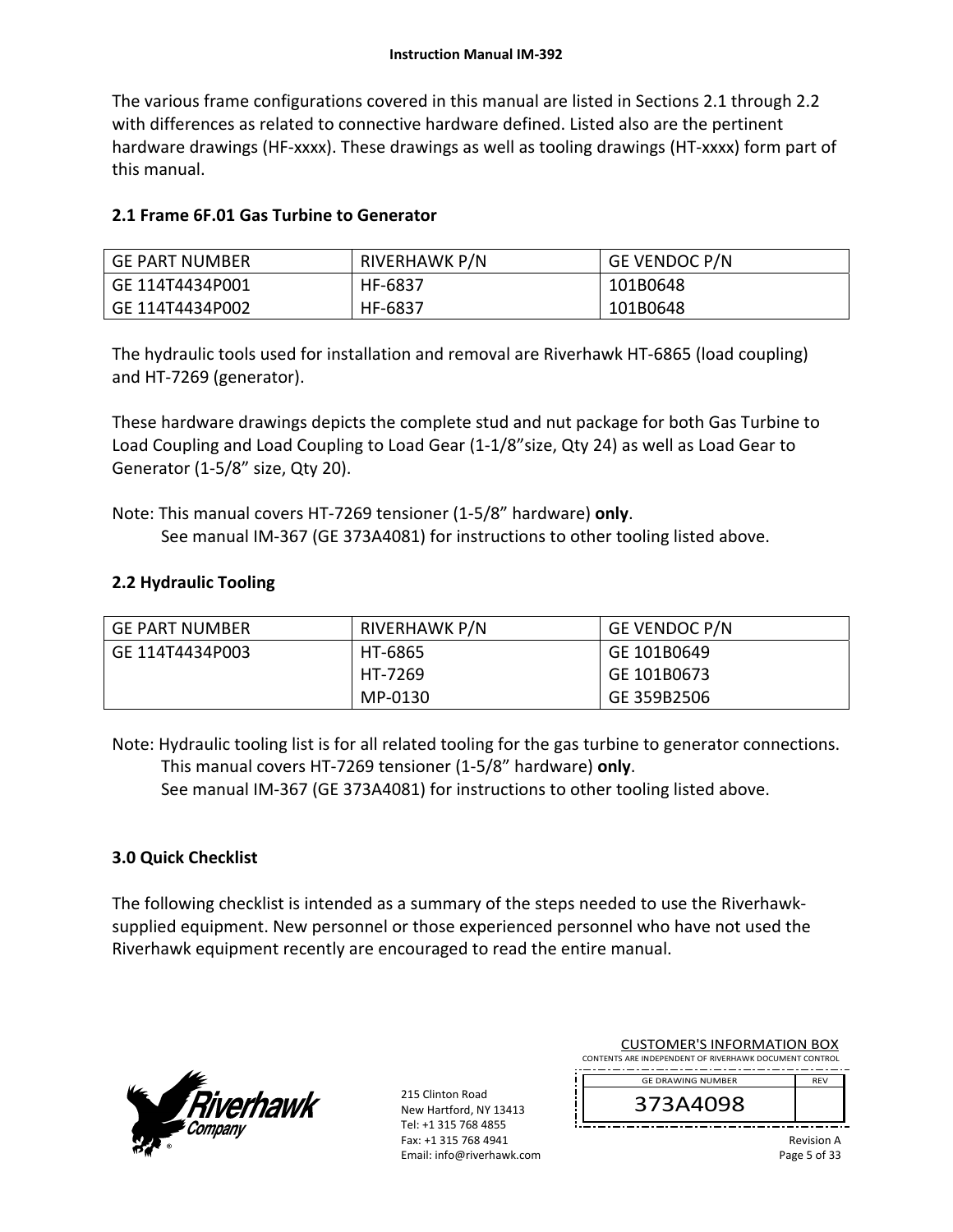## **EQUIPMENT INSPECTION**

- $\Box$  . Check oil level in hydraulic pump.
- $□$  Check air pressure at 80psi [5.5 bar] minimum. (For air-driven pumps)
- $\Box$  . Check hydraulic hose for damage.
- $\Box \bullet$  Test pump.
- $\Box \bullet$  Inspect tensioner for any damage.

## **NUT AND STUD PREPARATION**

- $\Box \bullet$  Inspect studs and nuts for any damage.
- $\Box$   $\bullet$  Clean the studs and nuts.
- $\Box \bullet$  Measure stud lengths. (VERY IMPORTANT)
- $\Box$   $\bullet$  Loosely place studs and nuts into the flange. The studs are not centered in the flange.
- $□$   $\bullet$  Set stick-out dimension on the generator side of the flange.
- $\Box$  . Hand tighten nuts on load gear side of flange.
- □ Verify stick‐out measurement **(VERY IMPORTANT)**

## **TENSIONING (Bolt Installation)**

□

- $\Box$   $\bullet$  Check tensioner drawing for correct parts and part numbers.
	- Apply a light coat of clean turbine oil or spray lubricant to the puller screw. **DO NOT USE "NEVER SEIZE" ON THE CONICAL THREADS.**
- $\Box$   $\bullet$  Place spanner ring on the generator side nut.



215 Clinton Road New Hartford, NY 13413 Tel: +1 315 768 4855 Fax: +1 315 768 4941 Email: info@riverhawk.com

| COSTOINILIN STINI ONNIATION DOM                        |
|--------------------------------------------------------|
| CONTENTS ARE INDEPENDENT OF RIVERHAWK DOCUMENT CONTROL |
| <b>RFV</b>                                             |
|                                                        |
|                                                        |
|                                                        |
|                                                        |

CUSTOMER'S INFORMATION BOX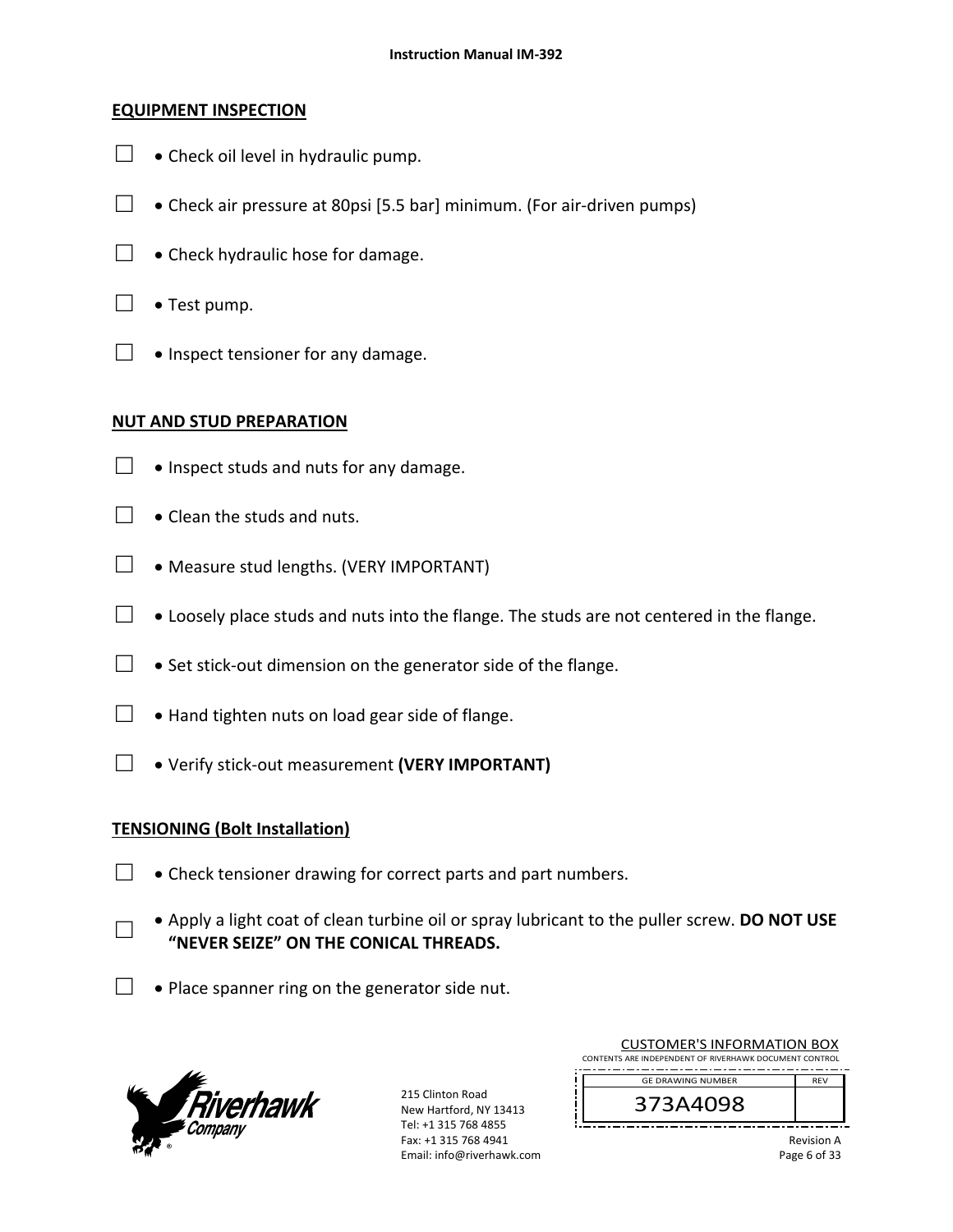- □ Insert  $3/8$ " hex Allen wrench into the back side of the stud.
- $\Box$   $\bullet$  Thread puller screw into the stud's conical thread.
- $\Box$  Tighten the puller screw. Then back off puller screw 1/2 a turn.
- □ Retighten the puller screw and leave tight. **DO NOT BACK OFF PULLER SCREW.**
- $\Box$   $\bullet$  Slide the tensioner over the puller screw.
- □ Thread the puller nut onto the puller screw. Then, back the nut off two flats or 120 degrees to allow for the stud to stretch.
- □ Tensioner should be free to rotate. If tight against flange, remove and check stick‐out dimension of the stud.
- □ Place guard over assembly and tighten threaded hydraulic interlock knob firmly into tensioner body.
- $\Box$  . Tension to 50%. Consult manual for correct pressure.
- □  $\bullet$  Use the pin wrench in spanner ring to tighten nut.
- $\Box \bullet$  Release pressure, move to next stud in pattern.
- $\Box \bullet$  Repeat above steps at final pressure.
- $\Box$  Measure final stud length and record on stretch datasheets. Calculate stretch.
- $\Box$  . Torque the nuts' set screws.

## **DETENSIONING (Stud Removal)**

□

- If present, loosen the windage plugs' set screws and remove the windage plugs from the studs.
- □ Loosen nuts' set screws



215 Clinton Road New Hartford, NY 13413 Tel: +1 315 768 4855 Fax: +1 315 768 4941 Email: info@riverhawk.com

| CONTENTS ARE INDEPENDENT OF RIVERHAWK DOCUMENT CONTROL |            |
|--------------------------------------------------------|------------|
| <b>GE DRAWING NUMBER</b>                               | <b>RFV</b> |
|                                                        |            |

CUSTOMER'S INFORMATION BOX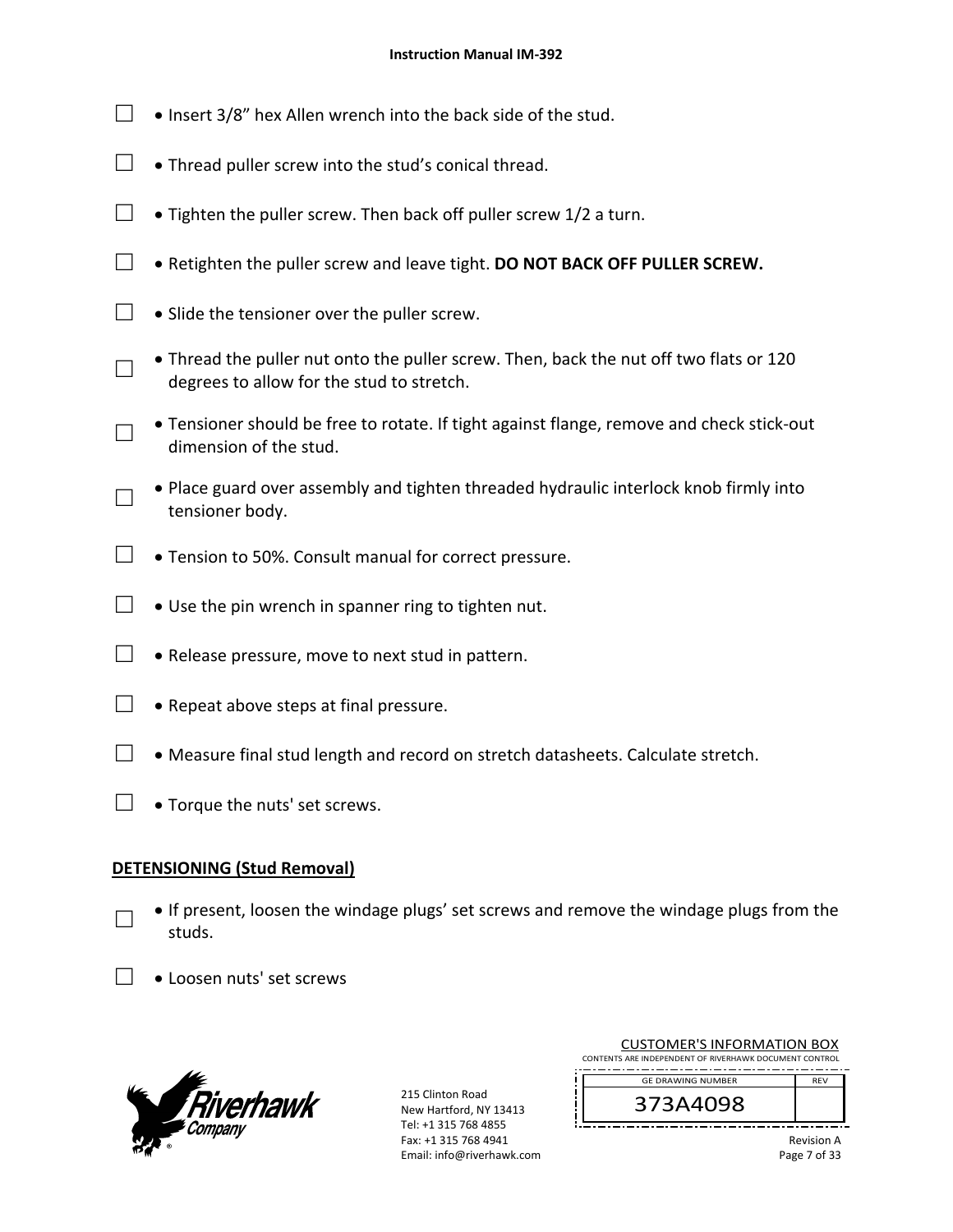□ Inspect and clean studs' conical threads. **Do not continue until ALL debris is removed**  from the threads! See instruction manual IM-220. Do not try to use the tensioner to **remove a damaged stud!** 

□ Apply a light coat of clean turbine oil or spray lubricant to the puller screw. **DO NOT USE "NEVER SEIZE" ON THE CONICAL THREADS.**

- $\Box$  . Place spanner ring on the generator side nut.
- □ Insert  $3/8$ " hex Allen wrench into the back side of the stud.
- $\Box$  Thread puller screw into the stud's conical thread.
- $\Box$  Tighten the puller screw. Then back off puller screw 1/2 a turn.
- $\Box$   $\bullet$  Retighten the puller screw and leave tight. **DO NOT BACK OFF PULLER SCREW.**
- $\Box$   $\bullet$  Slide the tensioner over the puller screw.
- □ Thread the puller nut onto the puller screw. Then, back the nut off two flats or 120 degrees to allow for the stud to shrink.
- $\Box$  Tensioner should be free to rotate. If tight against flange, remove and inspect.
- □ Place guard over assembly and tighten threaded hydraulic interlock firmly into tensioner body.
- $\Box \bullet$  Apply final pressure.
- $\Box$   $\bullet$  Loosen nut with the spanner ring and pin wrench.
- $\Box \bullet$  Move to next stud in pattern

## **4.0 General Preparations**

Read and understand all instructions before installing and tensioning studs.



215 Clinton Road New Hartford, NY 13413 Tel: +1 315 768 4855 Fax: +1 315 768 4941 Email: info@riverhawk.com

| CUSTOMER'S INFORMATION BOX                             |            |
|--------------------------------------------------------|------------|
| CONTENTS ARE INDEPENDENT OF RIVERHAWK DOCUMENT CONTROL |            |
| --<br>--<br>--<br>--<br>----<br>--<br>--<br>--<br>--   | ________   |
| <b>GE DRAWING NUMBER</b>                               | <b>RFV</b> |

customer in customers in the contract of the contract of the contract of the contract of the contract of the c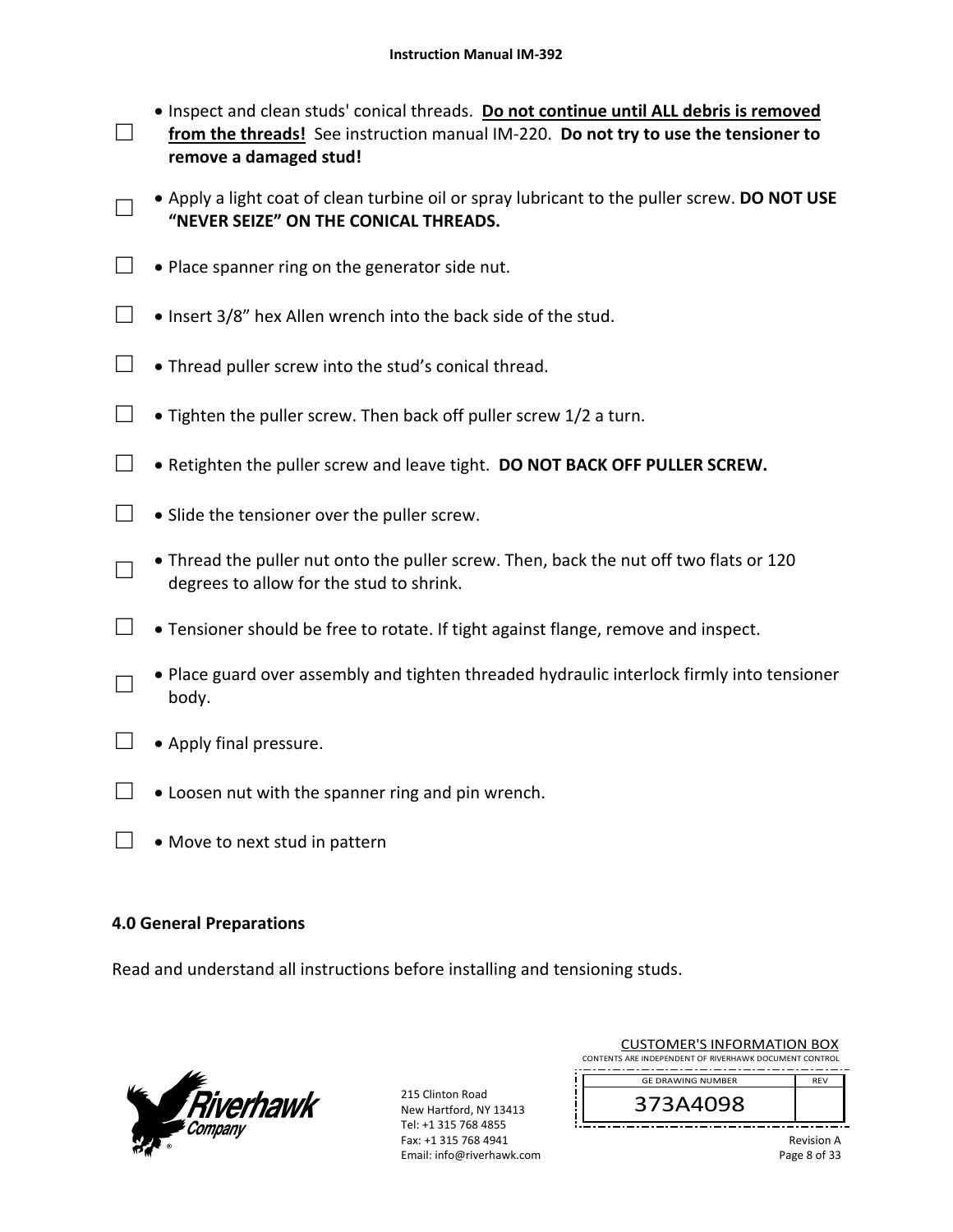Operators should be trained or have previous experience using Riverhawk tensioning equipment. Training will minimize the chance of improper use of the equipment.

The hydraulic tooling including the hydraulic hoses should be inspected prior to use. Inspection guidelines are listed in the following sub‐sections.

This equipment produces very high hydraulic pressures and very high forces. Operators must exercise caution and wear the appropriate personal protective equipment when handling and operating the hydraulic tooling.

High-pressure oil from the hydraulic pump pressurizes the tensioner which generates a very large force that actually stretches the stud. As the stud is stretched the nut lifts off the flange. The nut is then turned by hand using the supplied spanner ring. Once the nut is tight against the flange, the pressure in the tensioner is released. The hardware is now clamping the flange together.

# **4.1 Machine Preparation**

The flange to be tensioned must be fully closed prior to positioning the studs in the flanges. There must be provisions for turning the shafts of the gas turbine, load coupling, load gear, and generator. Also, it will be advantageous to remove as many obstructions as possible from the flange area, such as speed probes and conduit.

# **4.2 Hardware – Balance**

The studs are supplied in component balanced sets. A stud can be exchanged with another in its set without affected the overall balance of the equipment. Do not exchange a stud from one set with another stud from a different set. When shipped from Riverhawk, the studs are not assigned to any specific hole in the load coupling flange; this is optional and can be done at the installation site. The set size is determined by the relevant GE order drawing (see section 2.0).

The nuts are supplied in component balanced sets. A nut can be exchanged with another in its set without affecting the overall balance of the equipment. Do not exchange a nut from one set with another nut from a different set. When shipped from Riverhawk, the nuts are not assigned to any specific hole in the load coupling flange; this is optional and can be done at the installation site. The set size is determined by the relevant GE order drawing (see section 2.0).

A weight balance certification is supplied with each order. Store this certification in an appropriate location as it will be needed for the purchase of replacement equipment.



215 Clinton Road New Hartford, NY 13413 Tel: +1 315 768 4855 Fax: +1 315 768 4941 Email: info@riverhawk.com

| <b>CUSTOMER'S INFORMATION BOX</b><br>CONTENTS ARE INDEPENDENT OF RIVERHAWK DOCUMENT CONTROL |            |
|---------------------------------------------------------------------------------------------|------------|
| <b>GE DRAWING NUMBER</b>                                                                    | <b>RFV</b> |
| 373 8 8000                                                                                  |            |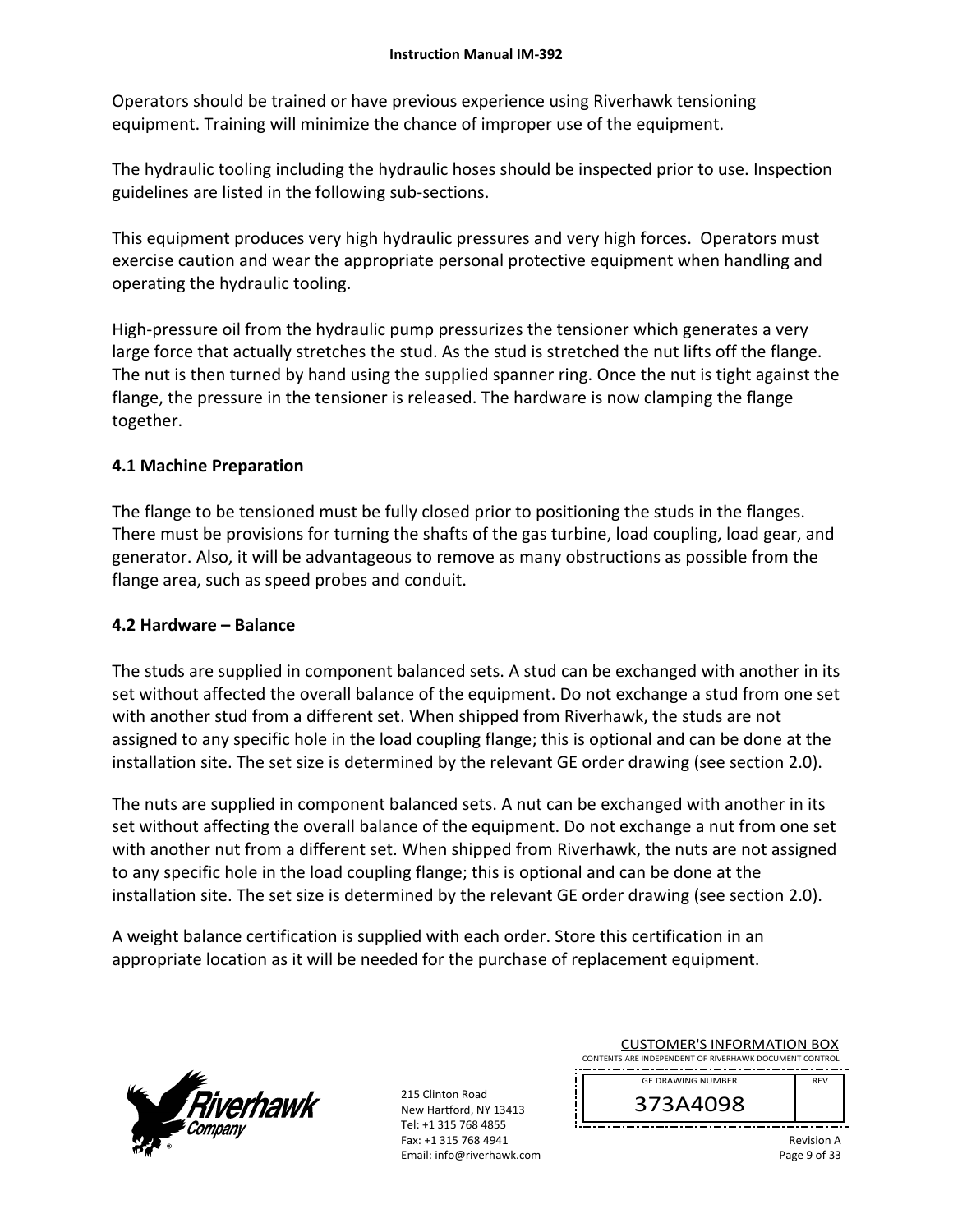## **4.3 Tensioner – Care and Handling**

When not in use, the tensioner shall be maintained in a clean environment and all caps and plugs for hydraulic openings and fittings must be in place.

Use ISO 32 grade oil.

When in use, the tensioner shall be protected from sand and grit.

See section 12 for long term storage requirements.

### **4.4 Hand Tools**

Several hand wrenches and micrometers will be required to perform installation and measurement of the studs:

| 5/8" Wrench                           | 3' to 4' (90cm-120cm) Breaker Bar                                               |
|---------------------------------------|---------------------------------------------------------------------------------|
| 22mm Wrench                           | 5" to 6" (125mm-150mm) Micrometer                                               |
| A set of Allen Wrenches (inch series) | 7" to 8" (175mm-200mm) Micrometer                                               |
| 1' to 2' (30cm-60cm) Breaker Bar      |                                                                                 |
| <b>4.5 Riverhawk Tools</b>            |                                                                                 |
| <b>Hydraulic Tensioner Kits:</b>      | HT-6865 Hydraulic Tensioner, 1-1/8"                                             |
|                                       | (see manual IM-367, GE VENDOC 373A4081)                                         |
|                                       | (reference GE VENDOC 101B0649)                                                  |
|                                       | HT-7269 Hydraulic Tensioner, 1-5/8"                                             |
|                                       | (reference GE VENDOC 101B0673)                                                  |
|                                       |                                                                                 |
| <b>Hydraulic Pump Kit:</b>            | MP-0130 Manual Hand-Operated Hydraulic Pump<br>$\sqrt{2}$ $\sqrt{2}$ $\sqrt{2}$ |

 (recommended) (reference GE VENDOC 359B2506)

 AP‐0532 Air‐Operated Hydraulic Pump (reference GE VENDOC 359B2502)

Stud Cleaning Kit: GT-4354 Stud Cleaning Kit (recommended) (reference GE VENDOC 373A4027)



215 Clinton Road New Hartford, NY 13413 Tel: +1 315 768 4855 Fax: +1 315 768 4941 Email: info@riverhawk.com

CUSTOMER'S INFORMATION BOX CONTENTS ARE INDEPENDENT OF RIVERHAWK DOCUMENT CONTROL \_\_\_\_\_\_\_\_\_\_\_\_\_\_\_\_\_\_ GE DRAWING NUMBER REV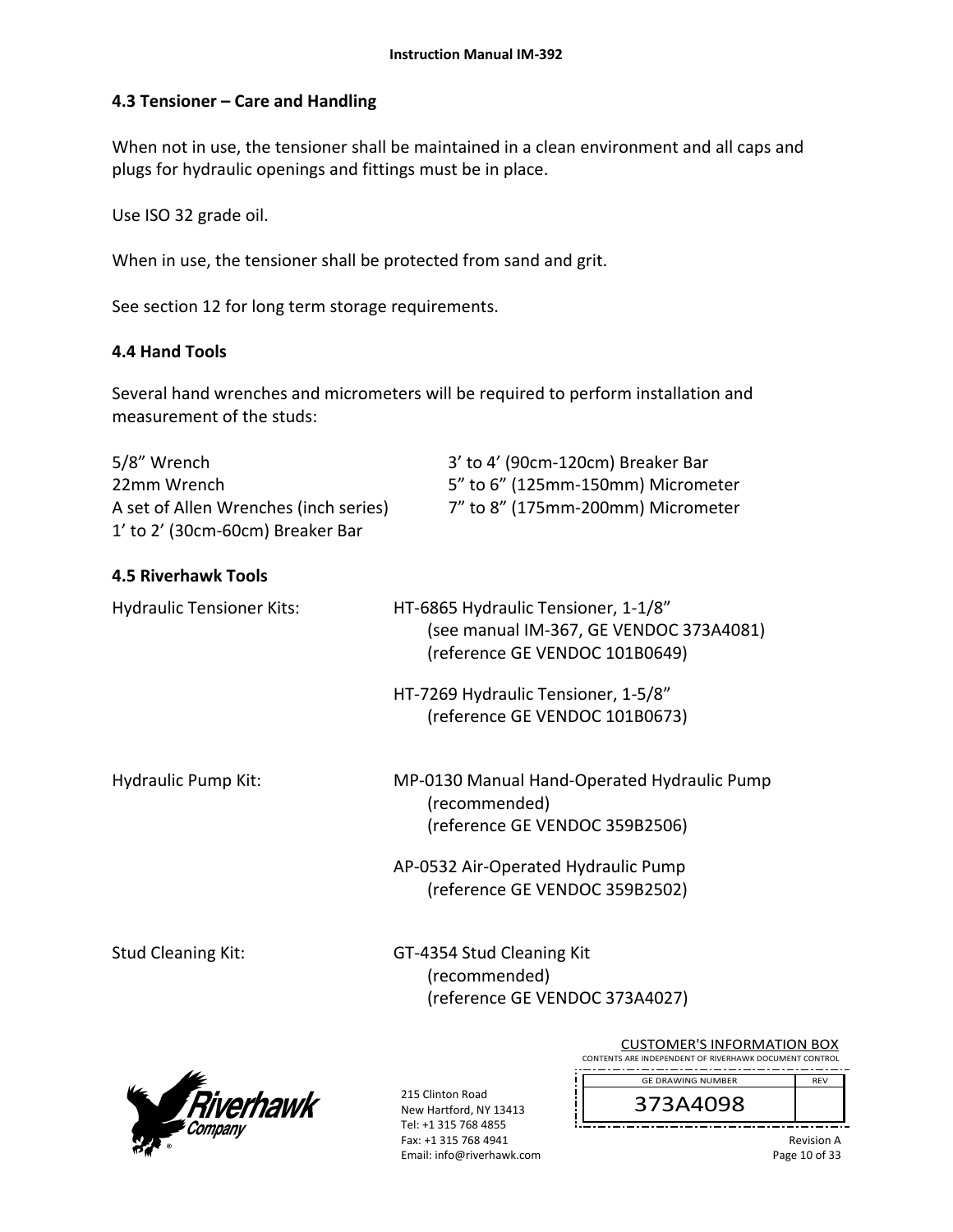## **CAUTION**

**Riverhawk recommends that the tensioners be returned to Riverhawk for periodic inspections. Replacement of obsolete tensioners is recommended. Functional upgrades are also recommended. The Riverhawk Service Returns Coordinator should be notified 3‐6 months prior to a planned outage to schedule an inspection service.** 

## **5.0 Hardware Set Preparations**

## **5.1 Nut Preparation**



**Picture 5A** – Riverhawk Locknut

If there is any visible damage on a nut, do not use the nut and contact the Riverhawk Company for a replacement nut. Please be prepared to supply the turbine number, weight certification, and digital photographs for evaluation.

## **5.1.1 Nut Cleaning ‐ New Installations**

For new installations, the nuts should come sealed from the factory and will need no cleaning.

Before threading the nut onto the stud, the set screws should be loose and free to turn.



215 Clinton Road New Hartford, NY 13413 Tel: +1 315 768 4855 Fax: +1 315 768 4941 Email: info@riverhawk.com

| <b>CUSTOMER'S INFORMATION BOX</b>                      |            |  |
|--------------------------------------------------------|------------|--|
| CONTENTS ARE INDEPENDENT OF RIVERHAWK DOCUMENT CONTROL |            |  |
| <b>GE DRAWING NUMBER</b>                               | <b>RFV</b> |  |
|                                                        |            |  |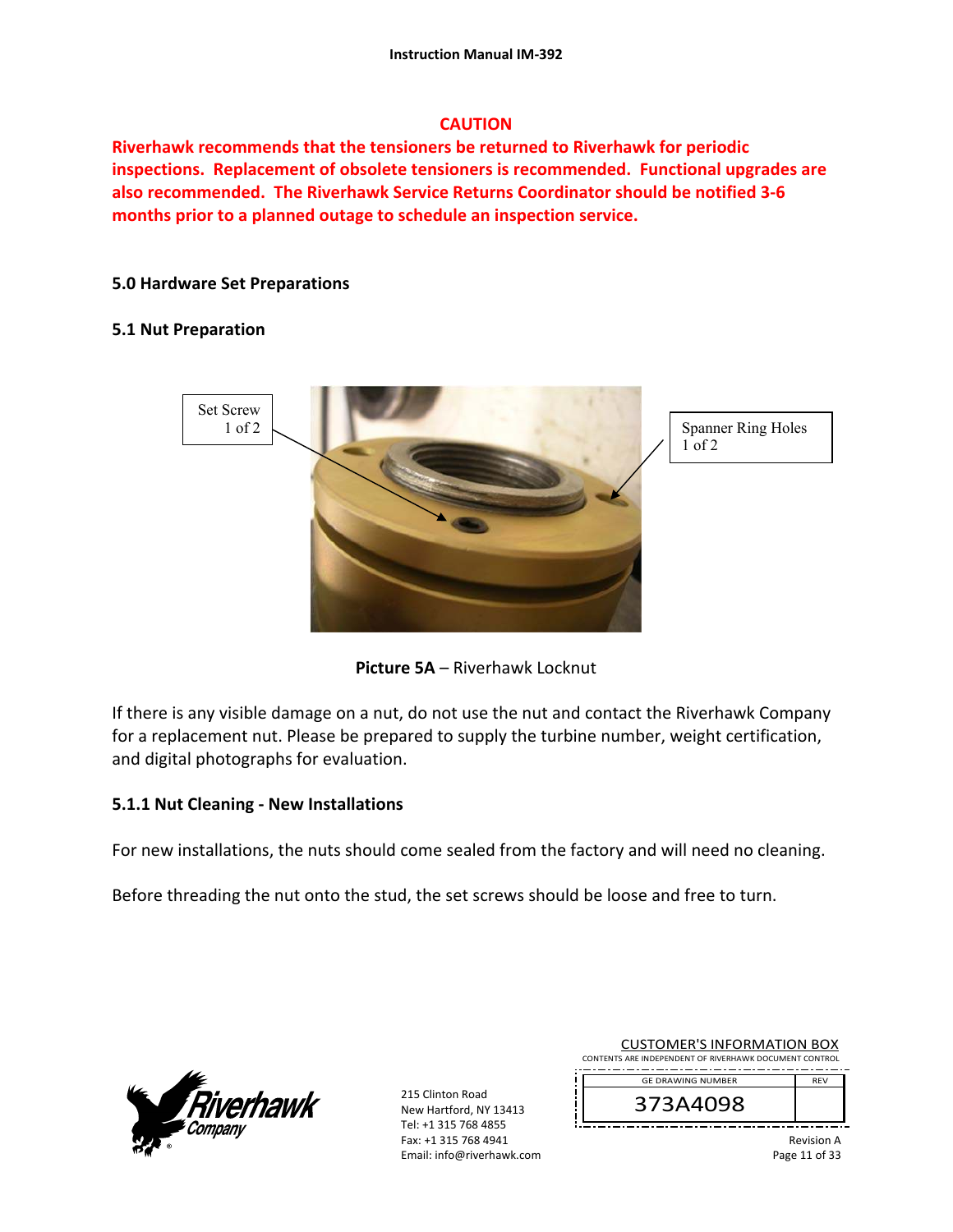## **5.1.2 Nut Cleaning ‐ Old Installations**

Previously installed nuts require cleaning as follows: Wire brush using a petroleum‐based solvent to remove any foreign material on the external surfaces and threads.

Before threading the nut onto the stud, the set screws should be loose and free to turn.

## **5.2 Stud Preparation**

Check the stud for any visible damage. If there is any visible damage, do not use the stud and contact the Riverhawk Company for a replacement stud. Please be prepared to supply the turbine number, weight certification, and digital photographs for evaluation.

## **CAUTION**

**It is especially important to check the condition of the conical thread used to tension the stud. Thread damage from previous abuse can lead to failure of the stud or tensioning equipment.**

The conical threads of each stud must be clean of grit and dirt before installation or removal. This ensures the proper seating of the puller screw.

## **5.2.1 Stud Cleaning ‐ New Installations**

For new installations, the studs should come sealed from the factory and will need no cleaning.

## **5.2.2 Stud Cleaning ‐ Old Installations**

Previously installed studs may require cleaning. Clean conical threads should have a bright and shiny appearance. (Reference Riverhawk IM‐220)

If cleaning is required, follow these steps:

- 1. Blow out the threads with compressed air to remove loose debris and dry conical threads. Do not apply a solvent or other cleaning solution to the threads as this may chemically attack the stud.
- 2. Use Stud Cleaning Kit, GT‐4354 or a similar 1/2" diameter Brass power brush.



215 Clinton Road New Hartford, NY 13413 Tel: +1 315 768 4855 Fax: +1 315 768 4941 Email: info@riverhawk.com

| <b>GE DRAWING NUMBER</b><br>3A409,                     |            |
|--------------------------------------------------------|------------|
| CONTENTS ARE INDEPENDENT OF RIVERHAWK DOCUMENT CONTROL | <b>RFV</b> |

CUSTOMER'S INFORMATION BOX

Revision A Page 12 of 33

┛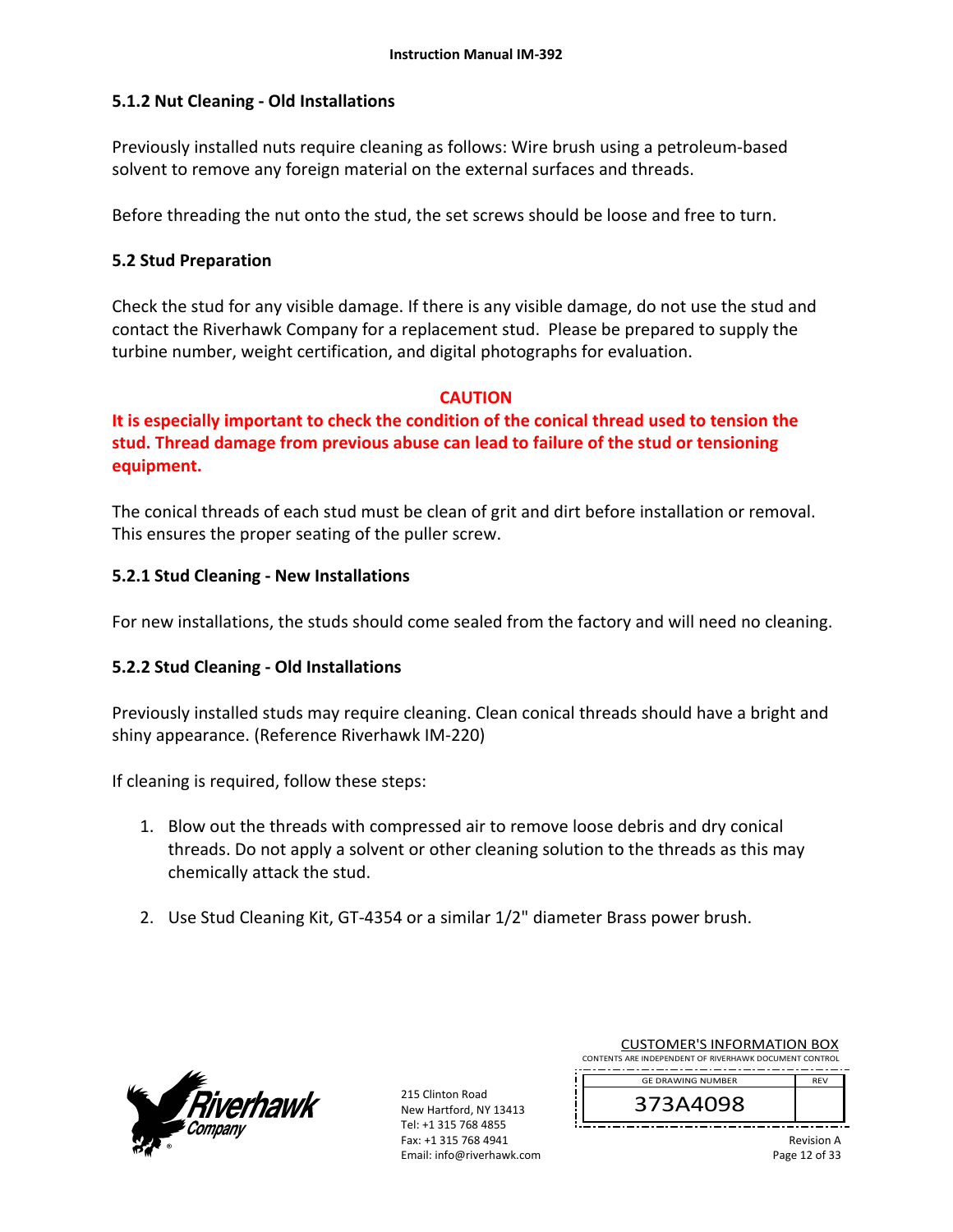

 **Picture 5B ‐** Brass Power Brush

- 3. Insert the brush into an electric drill and set drill to run in a counterclockwise direction at high speed.
- 4. Work the drill in a circular motion while moving the brush in and out to clean all of the threads. Try not to hold the brush in one place too long, so as not to remove the stud's protective coating.
- 5. Blow out the threads with compressed air to remove loosened debris.
- 6. Visually inspect threads for cleanliness. Threads should be bright and shiny.
- 7. Use a sharp dental pick or seal pick to lightly scrape the root of the threads to check for debris. Repeat if any dirt can be seen in the threads.
- 8. Inspect threads for any damage that may have been caused by previous installation.
- **9.** Do **not** apply thread lubricants such as "Never Seize" to the stud's threads.
- 10. Finish the cleaning process by rinsing in a volatile solvent such as acetone and allow to dry.

## **5.3 Stud Length Measurement**

Measure and record the initial lengths of the studs. The following suggestions will improve your results.

- **Plan to start and finish any flange in the same day.**
- **Studs and flange must be at the same temperature.**
- **Number each stud with a marker for later stretch measurement tracking.**
- **Mark the location of measurement on stud end with a permanent marker.**
- **Measure each stud to nearest 0.001 inch (.01 mm).**
- **Record each measurement on the supplied record sheets.**
- **Do not allow the measuring instruments to sit in the sun.**
- **The same person should make all measurements.**



215 Clinton Road New Hartford, NY 13413 Tel: +1 315 768 4855 Fax: +1 315 768 4941 Email: info@riverhawk.com

| CONTENTS ARE INDEPENDENT OF RIVERHAWK DOCUMENT CONTROL<br><b>GE DRAWING NUMBER</b> | <b>RFV</b> |
|------------------------------------------------------------------------------------|------------|
| 373A4098                                                                           |            |

CUSTOMER'S INFORMATION BOX

Revision A Page 13 of 33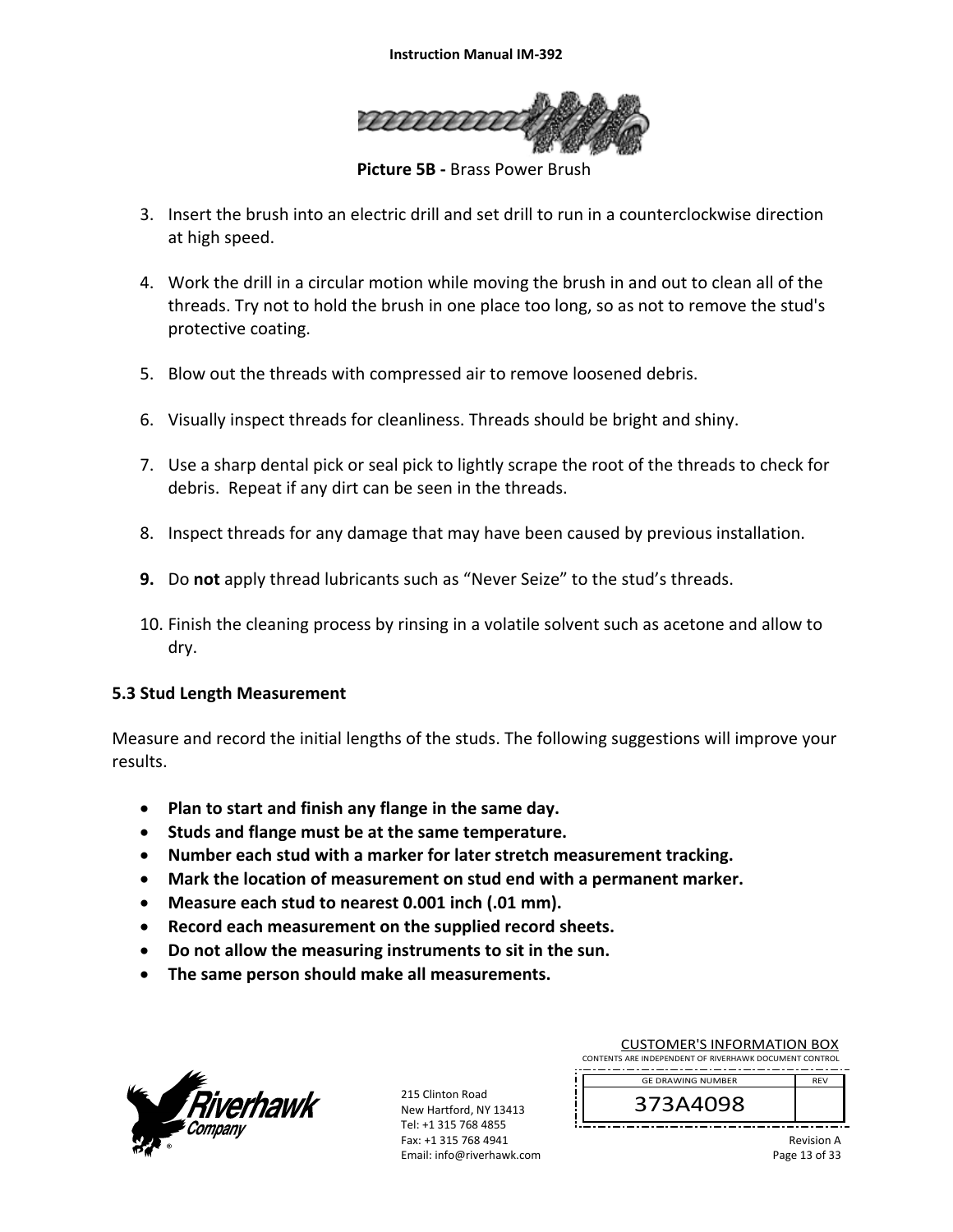## **6.0 Stud and Nut Assembly**

Refer to the hardware assembly drawing (HF-xxxx) listed in Section 2.0 of this manual.

- 1. Assemble the cylindrical nut to the internal, conical thread end of the stud.
- 2. Slide the stud and cylindrical nut assembly into the flange as shown in Figure 6A.



**Figure 6A –** Cross‐section View of Load Gear to Generator Bolted Flange Connection

- 3. Adjust the nut/stud assembly so that the stud protrudes (or sticks out) from the face of the cylindrical nut the distance specified on the hardware drawing (HF‐xxxx). **SETTING THIS PROTRUSION OF STUD TO NUT IS CRITICAL FOR PROPER TENSIONER OPERATION.**
- 4. Hand tighten the assembly to a snug fit.
- 5. Recheck the stud stick-out length. If the stick-out length does not match the hardware drawing, adjust the nuts as necessary.

## **7.0 Hydraulic Tensioner Equipment Assembly**



215 Clinton Road New Hartford, NY 13413 Tel: +1 315 768 4855 Fax: +1 315 768 4941 Email: info@riverhawk.com

| <b>CUSTOMER'S INFORMATION BOX</b>                      |            |
|--------------------------------------------------------|------------|
| CONTENTS ARE INDEPENDENT OF RIVERHAWK DOCUMENT CONTROL |            |
| --<br>--<br>--<br>--<br>--                             |            |
| <b>GE DRAWING NUMBER</b>                               | <b>RFV</b> |

373A4098

Revision A Page 14 of 33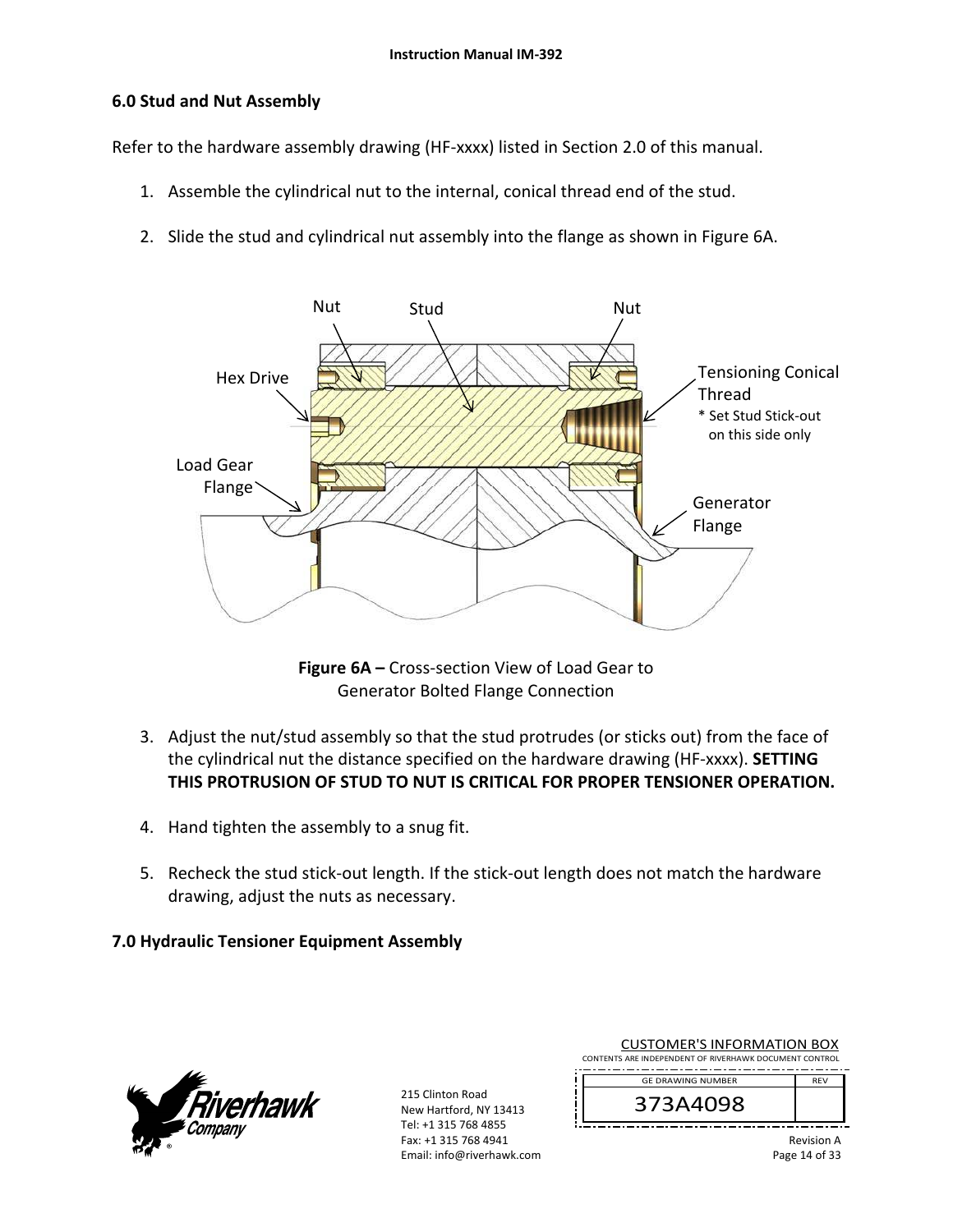## **7.1 Hydraulic Equipment Inspection**

### **7.1.1 Hydraulic Tensioner Inspection**

### **CAUTION**

**Riverhawk recommends that the tensioner be returned to Riverhawk for periodic inspections. Replacement of obsolete tensioners is recommended. Functional upgrades are also recommended. The Riverhawk Service Returns Coordinator should be notified 3‐6 months prior to a planned outage to schedule an inspection service.** 

Do **not** bleed the air from the hydraulic line and tensioner at this time. See section 8 for bleeding instructions on when to bleed the air from the hydraulic line.

### **WARNING**

**To avoid failure, ensure safety, and proper operation, the tensioner assembly must be installed on a stud in the flange before pressurizing the tensioner. Do not use the tensioner at any pressure unless the tool is installed on a stud in a flange.** 

Check puller screw usage life with Riverhawk service bulletin SB‐08001.

Clean puller screw and check for any debris and dents.

Puller screw should be free to rotate and move back and forth.

Seam between cylinders must be closed tightly.

Inspect the tensioner guard for any signs of damage including cracked welds. Any guards modified in the field should be replaced. Bent guards should be replaced.

Inspect the outside of the tensioner for discoloration patterns that may indicate submersion and internal damage.

Perform an inventory of the loose equipment supplied with the tensioner. An inventory list is provided on the tensioner's technical drawing (for example Riverhawk HT‐xxxx). Replacement parts are available from Riverhawk.

## **7.1.1.1 Hydraulic Tensioner's Burst Disc Replacement**

The hydraulic tensioner's burst disc is a key element in the overall safe use of the hydraulic tensioner.



215 Clinton Road New Hartford, NY 13413 Tel: +1 315 768 4855 Fax: +1 315 768 4941 Email: info@riverhawk.com

| <b>CUSTOMER'S INFORMATION BOX</b>                      |            |  |
|--------------------------------------------------------|------------|--|
| CONTENTS ARE INDEPENDENT OF RIVERHAWK DOCUMENT CONTROL |            |  |
| <b>GE DRAWING NUMBER</b>                               | <b>RFV</b> |  |

CUSTOMER'S INFORMATION BOX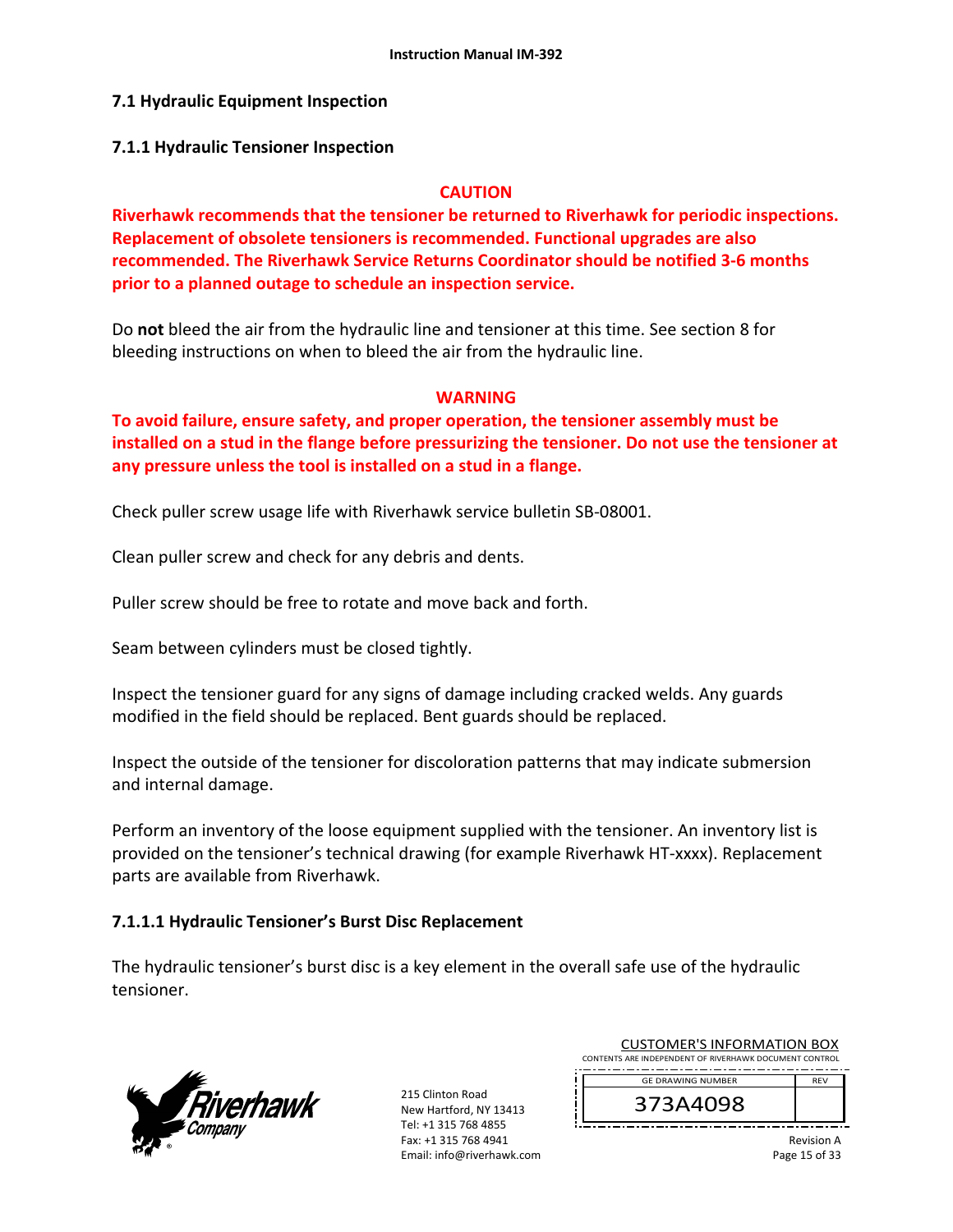Each tensioner is shipped from our factory with one burst disc already installed in the tensioner and with another spare disc for field replacement. Extra burst discs are available from Riverhawk for replacement purposes.

To replace a damaged burst disc:

- 1. Remove the hydraulic port's dispersion nut, compression ring, and damaged burst disc.
- 2. Discard the damaged burst disc.
- 3. Clean the dispersion nut, compression ring, new burst disc, and the hydraulic port with a solvent to ensure a dirt‐free installation.
- 4. Reassemble new burst disc, compression ring, and dispersion nut into the same hydraulic port.

## **Warning**

**A damaged burst disc must be replaced with a with a burst disc of the same design and pressure rating. Do not substitute a damaged burst disc with a different disc type, a different pressure rating, or a foreign object.**

# **7.1.2 Hydraulic Pump Kit Inspection**

Refer to the Hydraulic Pump Kit Instruction Manual, IM‐293 (GE VENDOC 373A4058). The latest revision may be obtained by contacting Riverhawk Company or thru www.riverhawk.com.

# **7.2 Hydraulic Fittings**



Riverhawk tensioners use a 1/4" High Pressure port to connect its hydraulic hoses. The hose connector is made from a three piece assembly: a gland nut, a collar, and a 1/4" tube or 1/4" hose end. (See Illustration 1)

To assembly the fitting, slide the gland nut over the 1/4" tube or 1/4" hose end. Turn the collar counter‐clockwise (**left hand** thread) on to the tube or hose end as shown in Illustration 1.

215 Clinton Road New Hartford, NY 13413 Tel: +1 315 768 4855 Fax: +1 315 768 4941 Email: info@riverhawk.com

| <b>CUSTOMER'S INFORMATION BOX</b>                      |  |  |  |
|--------------------------------------------------------|--|--|--|
| CONTENTS ARE INDEPENDENT OF RIVERHAWK DOCUMENT CONTROL |  |  |  |
| <b>GE DRAWING NUMBER</b><br><b>REV</b>                 |  |  |  |
|                                                        |  |  |  |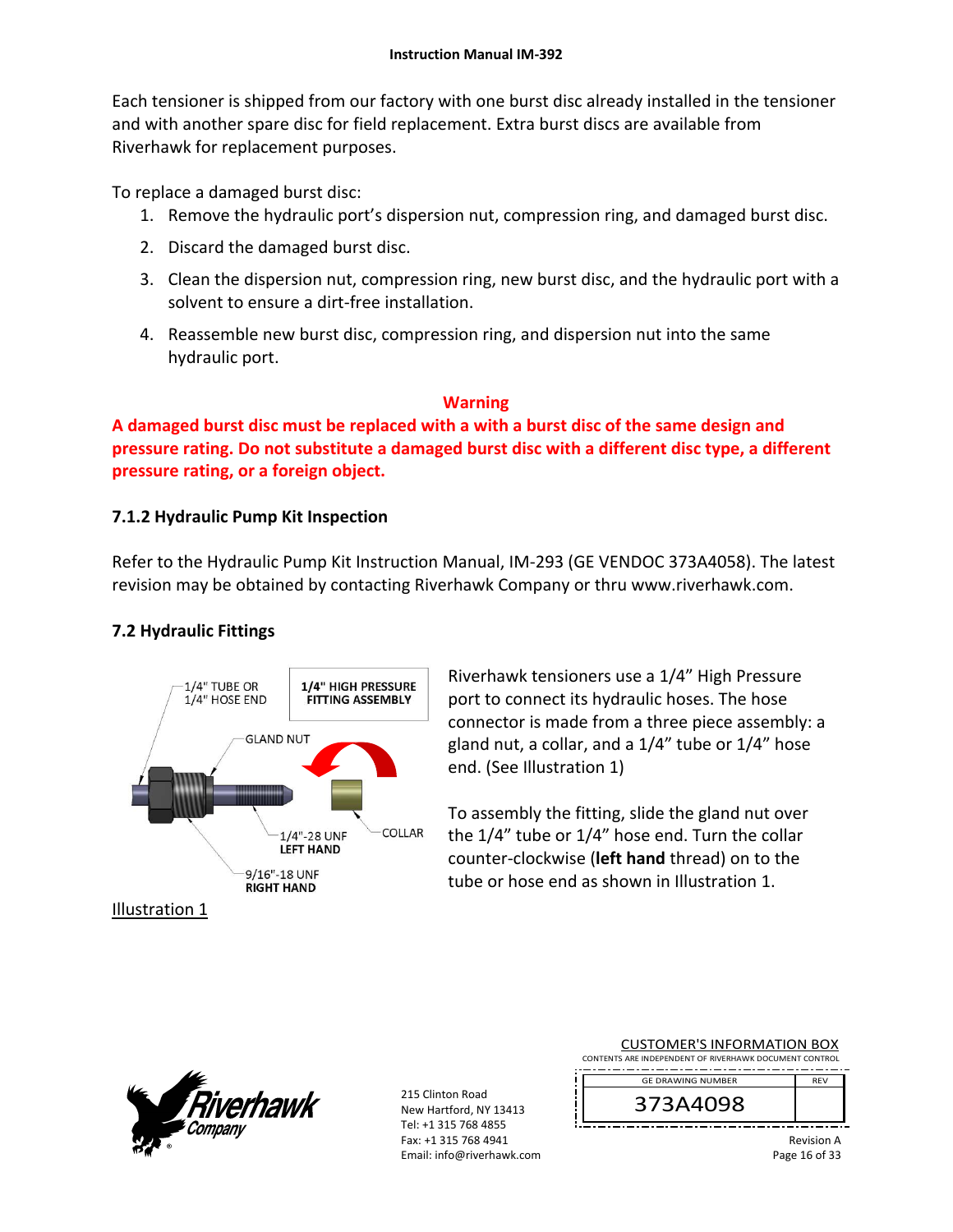

The collar should be placed .125" (3.2 mm) from the tip of the cone. (See Illustration 2) It may be necessary to adjust this collar with a set of vise‐ grip pliers. Be careful to not strip the threads off the tube or hose end.

Slide the gland nut down over the collar. (See Illustration 3) Insert the 1/4" tube or 1/4" hose end into tensioner or hydraulic pump. While firmly holding the tube or hose end to stop it from rotating, turn the gland nut clockwise (**right hand** thread) and torque the gland nut to 25 FT‐LBS (34 N‐m).

## Tips:

- Make sure all parts are clean and free from debris.
- Protect the cone on the end of the  $1/4$ " tube or 1/4" hose end from scratches as this is the sealing surface.
- **Replace red plastic caps when finished to** protect the threads and cone.

# **8.0 Assembly of Tensioner on Stud**

Refer to the hardware assembly drawing (HF-xxxx) listed in Section 2.0 of this manual and the tensioner assembly drawing (HT‐xxxx) listed in Section 4.5 of this manual to determine which side of the flange the tensioner must be located on in order to use the tensioner properly.



215 Clinton Road New Hartford, NY 13413 Tel: +1 315 768 4855 Fax: +1 315 768 4941 Email: info@riverhawk.com

| <b>CUSTOMER'S INFORMATION BOX</b>                      |  |  |
|--------------------------------------------------------|--|--|
| CONTENTS ARE INDEPENDENT OF RIVERHAWK DOCUMENT CONTROL |  |  |

REV GE DRAWING NUMBER

373A4098

Revision A Page 17 of 33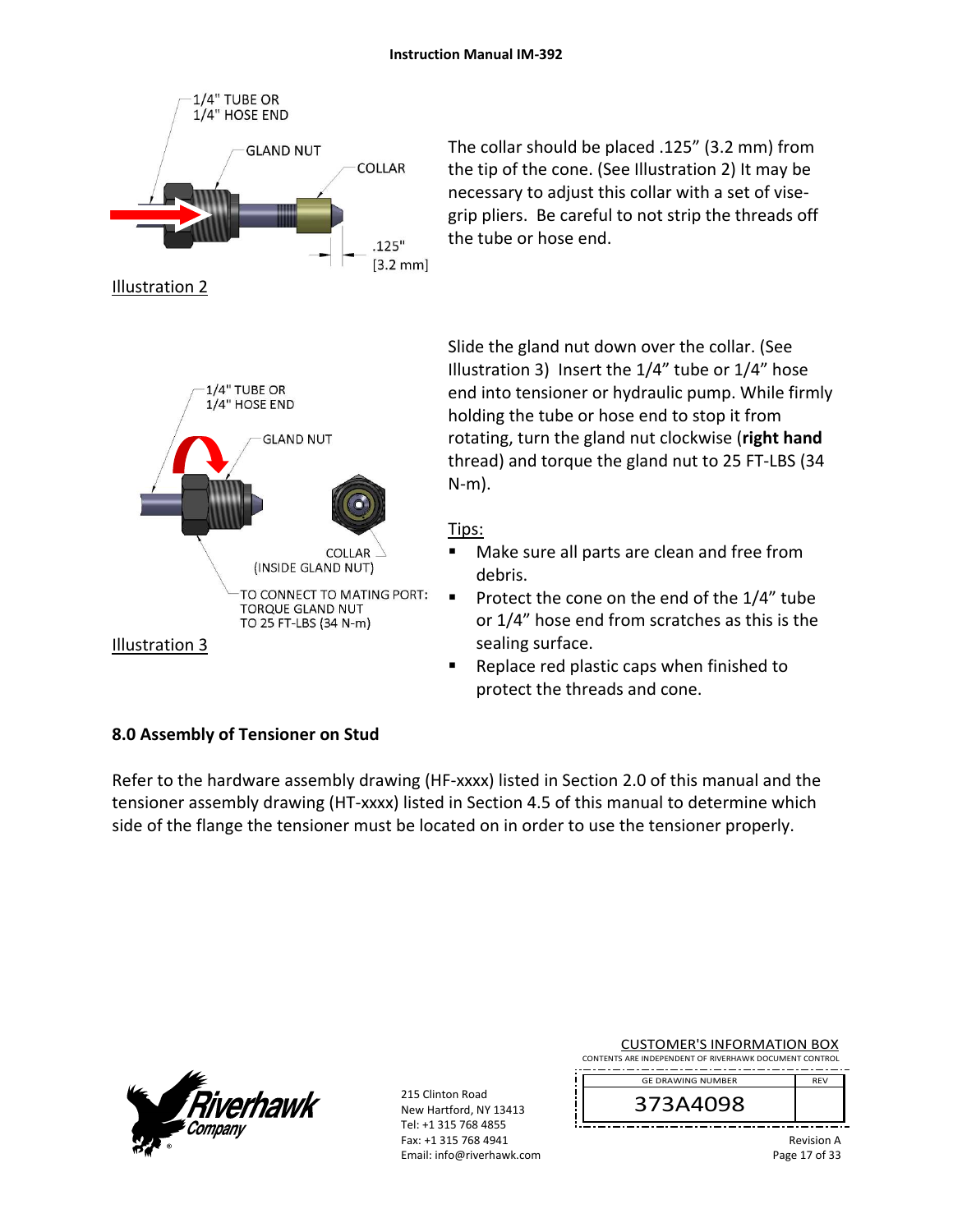## **8.1 Assembly of Tensioner**



6B Load Gear Flange

Assembly sequence is as follows:

- 1. Open the hydraulic return valve on the pump to allow hydraulic fluid to be pushed back from the puller tool into the pump reservoir. (This is automatic on the air‐operated hydraulic pump)
- 2. Apply a light coat of clean turbine oil or a spray lubricant to the puller screw. Do not use "Never Seize" on the conical threads.
- 3. Place spanner ring on the nut on the generator side of the flange. The spanner ring's drive pins should be placed into the respective holes in the nut.
- 4. Thread the puller screw into the stud's conical thread; also located on the generator side.



215 Clinton Road New Hartford, NY 13413 Tel: +1 315 768 4855 Fax: +1 315 768 4941 Email: info@riverhawk.com

| CUSTOMER'S INFORMATION BOX                             |            |  |  |
|--------------------------------------------------------|------------|--|--|
| CONTENTS ARE INDEPENDENT OF RIVERHAWK DOCUMENT CONTROL |            |  |  |
| <b>GE DRAWING NUMBER</b>                               | <b>RFV</b> |  |  |
| 373A4098                                               |            |  |  |
|                                                        |            |  |  |

 $\overline{C}$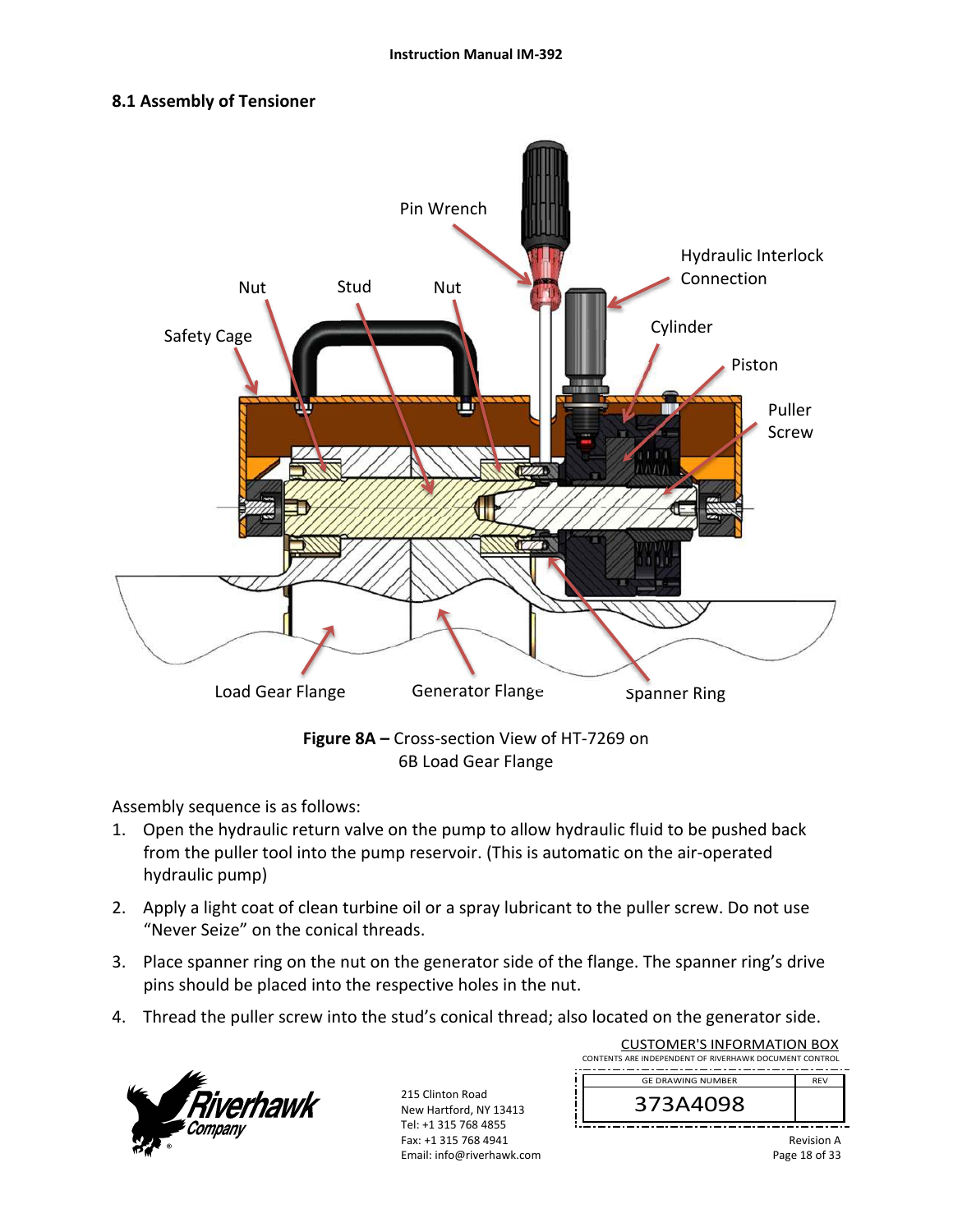- 5. Use a 3/8" Allen wrench on the backside of the stud to hold the stud stationary and tighten the puller screw into the stud.
- **6. Be sure not to cross‐thread the assembly.**
- 7. Back‐off the puller screw 1/2 turn and retighten. **PULLER SCREW MUST BE HAND TIGHT BEFORE TENSIONING. DO NOT OVER TORQUE.**
- 8. Slide the tensioner over the puller screw.
- 9. Thread the puller nut onto the puller screw with the round end of the puller nut towards the tensioner. Tighten the puller nut and then back the nut off two flats or 120 degrees to allow the stud to stretch during installation.
- 10. At this point the Tensioner Assembly **MUST BE FREE TO ROTATE**, the puller screw is tight in the stud. If not, recheck the nut and verify the correct stud stick‐out length.
- 11. Place the guard over assembly and tighten threaded hydraulic interlock knob firmly into tensioner body.

## **CAUTION**

## **Do not over stroke the tensioner. Over stroke can cause the piston to lose its seal and leak oil.**

## **CAUTION**

**Personal injury and equipment damage can occur if the puller screw is not securely engaged with the tapered threads of the stud. Proper engagement is achieved when the puller screw is tight in the stud and the tensioner assembly is free to turn.** 

## **8.2 Bleeding the Hydraulic System**

Attach hose to pump and slowly bleed hose into catch reservoir. When a steady stream of oil is seen from the hose, immediately attach hose to tensioner cylinder. Bleeding of tensioner was completed at the factory and does not require further bleeding.

## **WARNING**

**To avoid failure, ensure safety, and proper operation, the tensioner assembly must be installed on a stud in the flange before pressurizing the tensioner. Do not use the tensioner at any pressure unless the tool is installed on a stud in a flange.** 

**Note:** The hose is stiff; use of this tooling can be simplified by temporarily installing the tensioner on one stud prior to final tightening of fittings. This will reduce the tendency for the fittings to loosen during use.



215 Clinton Road New Hartford, NY 13413 Tel: +1 315 768 4855 Fax: +1 315 768 4941 Email: info@riverhawk.com

| <b>CUSTOMER'S INFORMATION BOX</b>                      |            |
|--------------------------------------------------------|------------|
| CONTENTS ARE INDEPENDENT OF RIVERHAWK DOCUMENT CONTROL |            |
|                                                        |            |
| <b>GE DRAWING NUMBER</b>                               | <b>RFV</b> |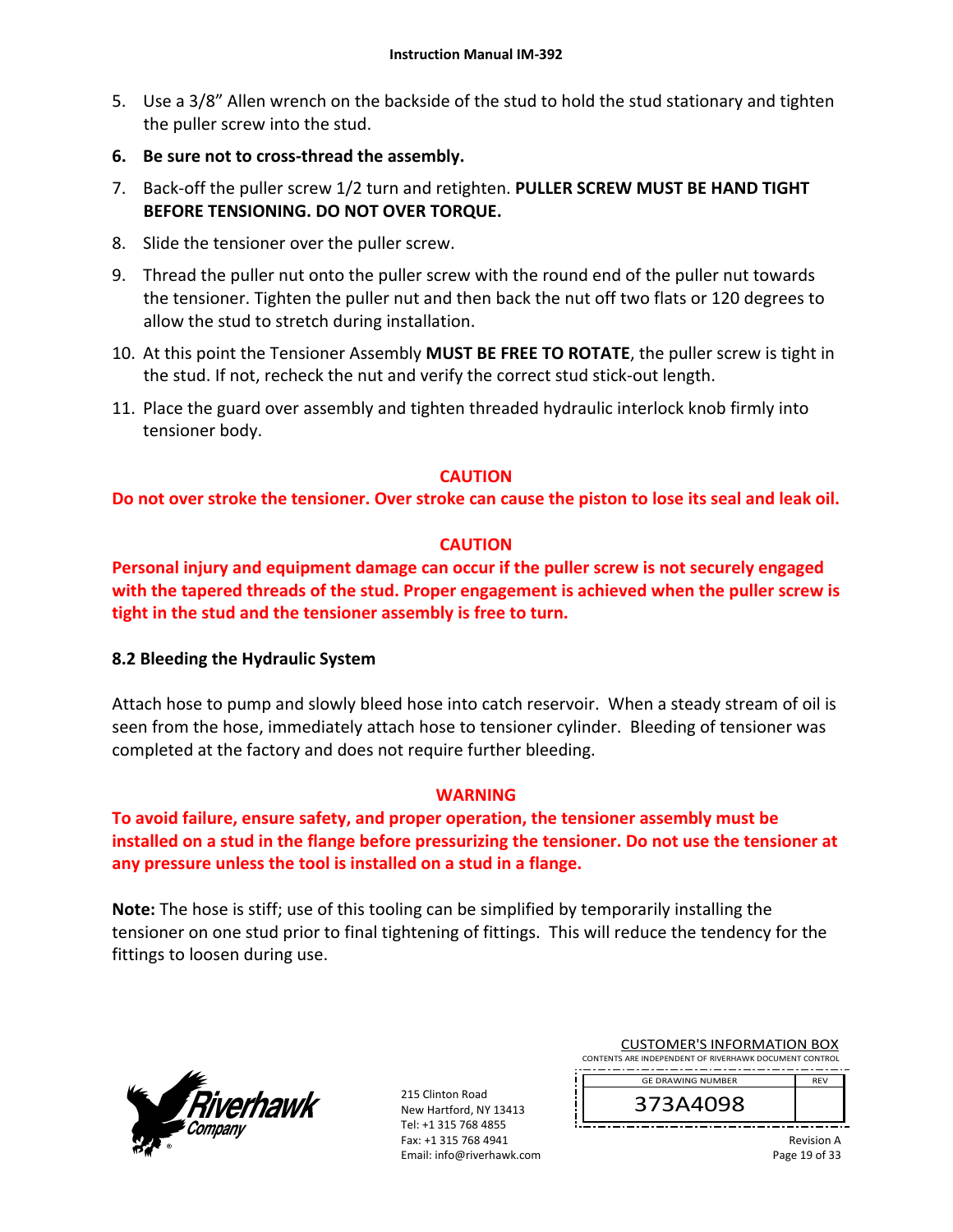## **9.0 Stud Tensioning**

The studs will be tensioned in two steps, at approximately 50% pressure and at final pressure. Follow the tensioning sequence for each flange joint as defined on the data sheets found at the end of this manual.

## **9.1 Tensioning at 50% pressure**

After the tensioner is properly installed apply hydraulic pressure to the tool. Bring the pressure to the 50% level in accordance with the following table.

### **WARNING**

**The safety guard must be in place during operation. Keep hands out of designated areas at all times when the tensioner is pressurized otherwise personal injury can occur.** 

## **CAUTION**

**Before threading the puller screw into the stud, carefully check the cleanliness of both the stud's and the puller screw's conical threads. Apply a light coat of clean turbine oil or a spray lubricant to the puller screw. This procedure will ease assembly and assure positive mating of the threads before tightening. Do not use "Never Seize" on the conical threads.** 

## **CAUTION**

**Do not exceed the maximum pressure marked on the tensioner. Excessive pressure can damage the stud and puller screw.** 

## **CAUTION**

**Do not tighten the nut while the tool is coming up to pressure; wait until pressure is achieved before attempting to tighten the nut with the spanner ring. If the tool is not properly installed, the tool could jump off the stud while coming up to pressure.** 

| <b>Flange Position</b> | <b>Stud Size</b> | 50% Pressure | 50% Stretch    |
|------------------------|------------------|--------------|----------------|
|                        | $1 - 5/8"$       | 7500 psi     | Do not measure |
| Load Gear to Generator | $[41$ mm         | [520 bar]    | Do not use     |

## **9.1.1 Tightening of Nuts**

Turn the cylindrical nut using the spanner ring and pin wrench until it bottoms on the flange.



215 Clinton Road New Hartford, NY 13413 Tel: +1 315 768 4855 Fax: +1 315 768 4941 Email: info@riverhawk.com

| <b>GE DRAWING NUMBER</b>                               | <b>RFV</b> |
|--------------------------------------------------------|------------|
| CONTENTS ARE INDEPENDENT OF RIVERHAWK DOCUMENT CONTROL |            |
| CUSTUMER S INFORMATION BUX                             |            |

CUCTOMER'S INFORMATION BOY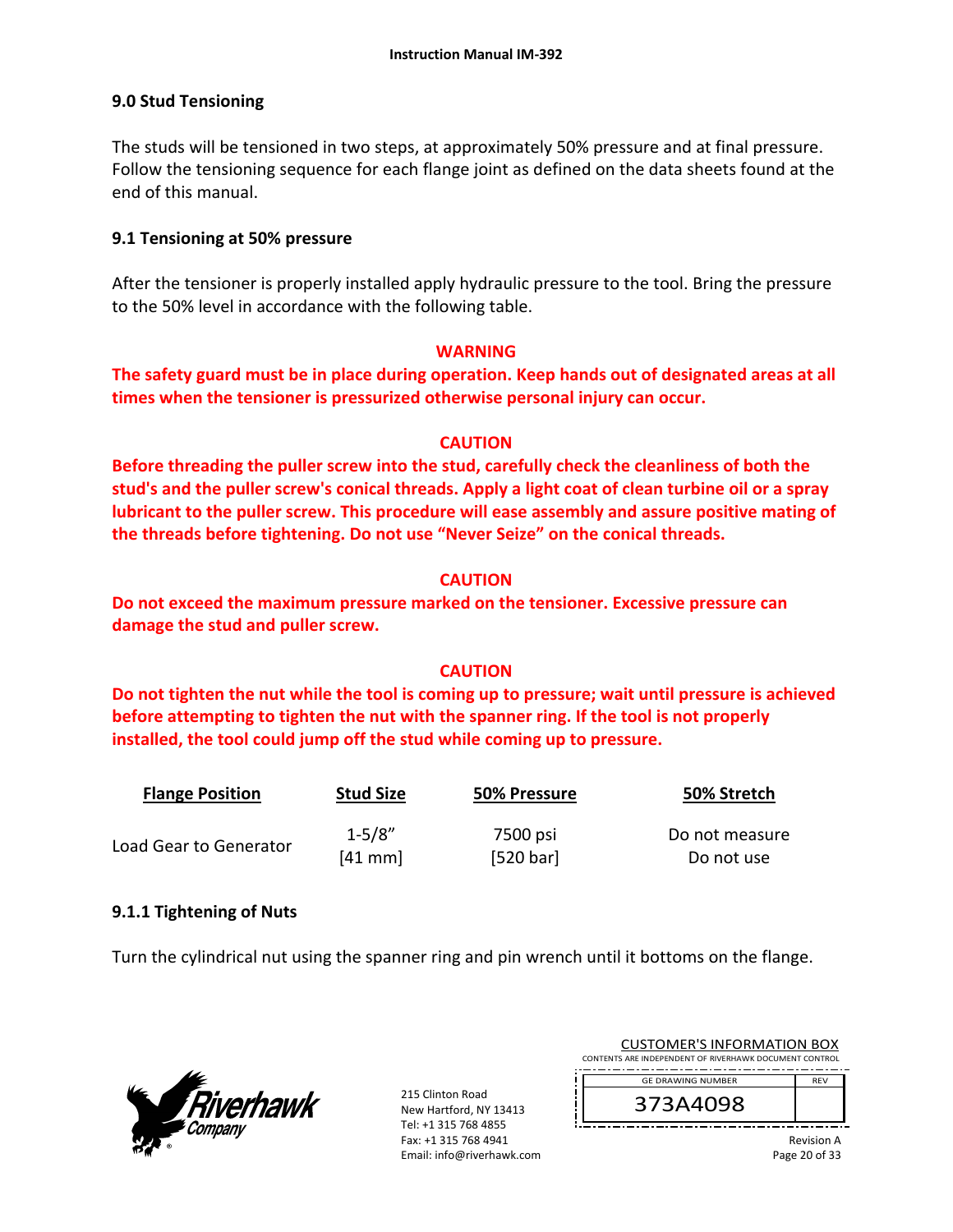## **9.2 Removing the Tensioner from an Installed Stud**

Tensioner removal is to be accomplished as follows:

- 1. Release the tensioner pressure by opening the valve on the pump. Leave valve open. (This is automatic on the air‐operated hydraulic pump)
- 2. Loosen the hydraulic interlock and remove the guard from the assembly.
- 3. Remove the puller nut from the puller screw.
- 4. Slide the tensioner off of the puller screw.
- 5. Unscrew the puller screw using a wrench.
- 6. It may be necessary to use a breaker bar to loosen the puller screw.
- 7. Remove the spanner ring from the nut.
- 8. Move the tool to the next stud/nut assembly to be tensioned, following the sequence/pattern as defined on the supplied data sheets.

## **9.3 Tensioning at Final Pressure**

Repeat the pulling and tightening procedure stated above at full pressure. After all of the studs have been tensioned, measure the final stud length. The final pressure and required stretch values are listed in the following table.

## **WARNING**

**The safety cage must be in place during operation. Keep hands out of designated areas at all times when the tensioner is pressurized otherwise personal injury can occur.** 

## **CAUTION**

**Before threading the puller screw into the stud, carefully check the cleanliness of both the stud's and the puller screw's conical threads. Apply a light coat of clean turbine oil or a spray lubricant to the puller screw. This procedure will ease assembly and assure positive mating of the threads before tightening. Do not use "Never Seize" on the conical threads.** 

## **CAUTION**

**Do not exceed the maximum pressure marked on the tensioner. Excessive pressure can damage the stud and puller screw.** 



215 Clinton Road New Hartford, NY 13413 Tel: +1 315 768 4855 Fax: +1 315 768 4941 Email: info@riverhawk.com

CUSTOMER'S INFORMATION BOX CONTENTS ARE INDEPENDENT OF RIVERHAWK DOCUMENT CONTROL

----------------GE DRAWING NUMBER REV

373A4098

Revision A Page 21 of 33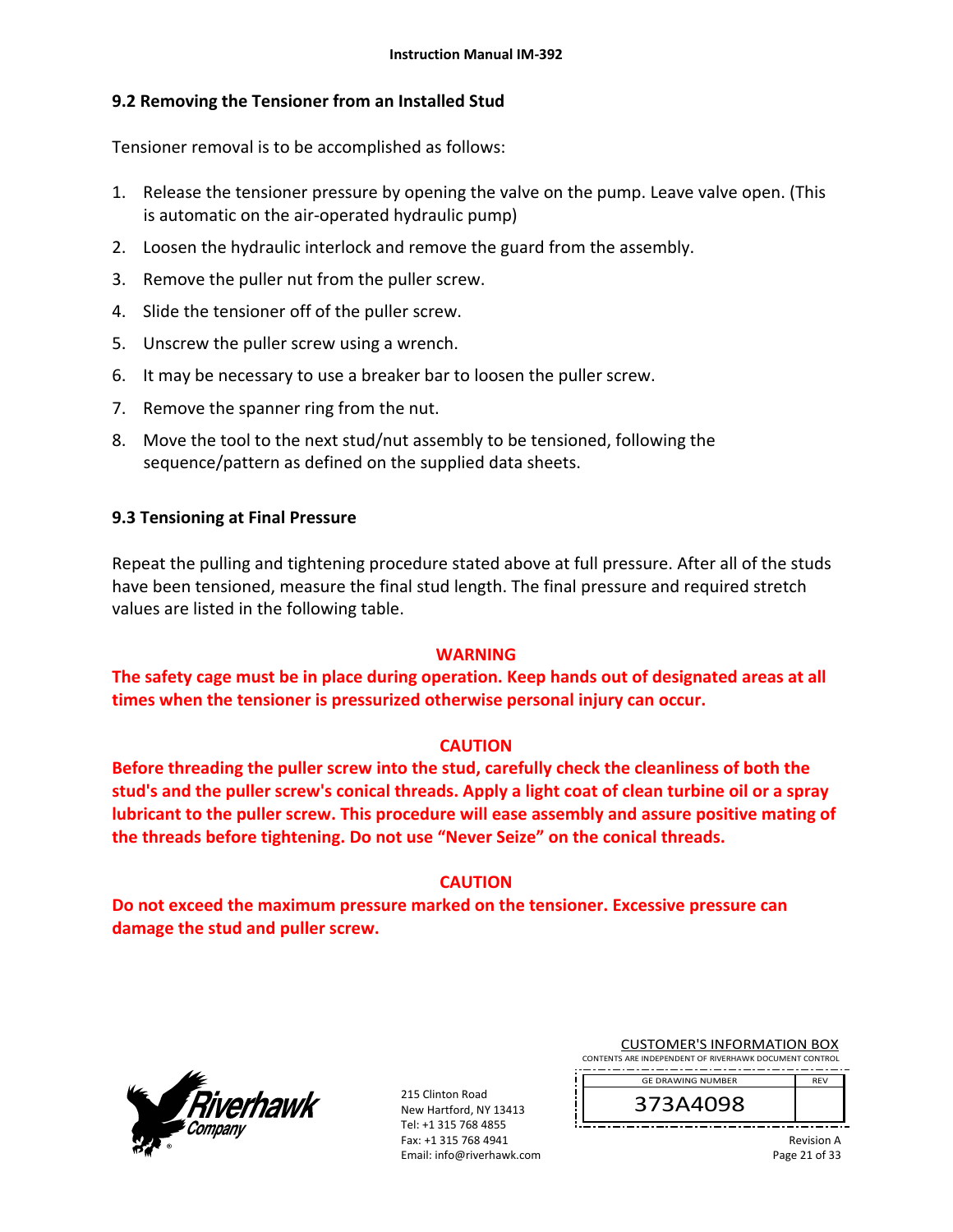## **CAUTION**

**Do not tighten the nut while the tool is coming up to pressure; wait until pressure is achieved before attempting to tighten the nut with the spanner ring. If the tool is not properly installed, the tool could jump off the stud while coming up to pressure.** 

| <b>Flange Position</b> | <b>Stud Size</b> | <b>Final Pressure</b> | <b>Final Stretch</b>                  |
|------------------------|------------------|-----------------------|---------------------------------------|
|                        | $1 - 5/8"$       | 15000 psi             | $0.008"$ - $0.011"$                   |
| Load Gear to Generator | $[41$ mm         | [1040 bar]            | $[0.20 \text{ mm} - 0.28 \text{ mm}]$ |

Excessive stretch variations or low stretch values can be corrected by uninstalling all or selected studs to the pressure values stated in the above table. Have final stretch values approved by the supervisor responsible for the installation.

## **9.3.1 Tightening of Nuts**

Turn the cylindrical nut using the spanner ring and pin wrench until it bottoms on the flange. Then apply torque to turn the nut an approximate additional 10 degrees. This will aid in achieving the desired stretch.

## **10.0 Thread Locking**

Once pulling and tensioning is completed all stud nuts must be locked in position. Riverhawk hardware employs a reusable mechanical locking device.



**Picture 10A** – Riverhawk Locknut



215 Clinton Road New Hartford, NY 13413 Tel: +1 315 768 4855 Fax: +1 315 768 4941 Email: info@riverhawk.com

CUSTOMER'S INFORMATION BOX CONTENTS ARE INDEPENDENT OF RIVERHAWK DOCUMENT CONTROL ---------------REV

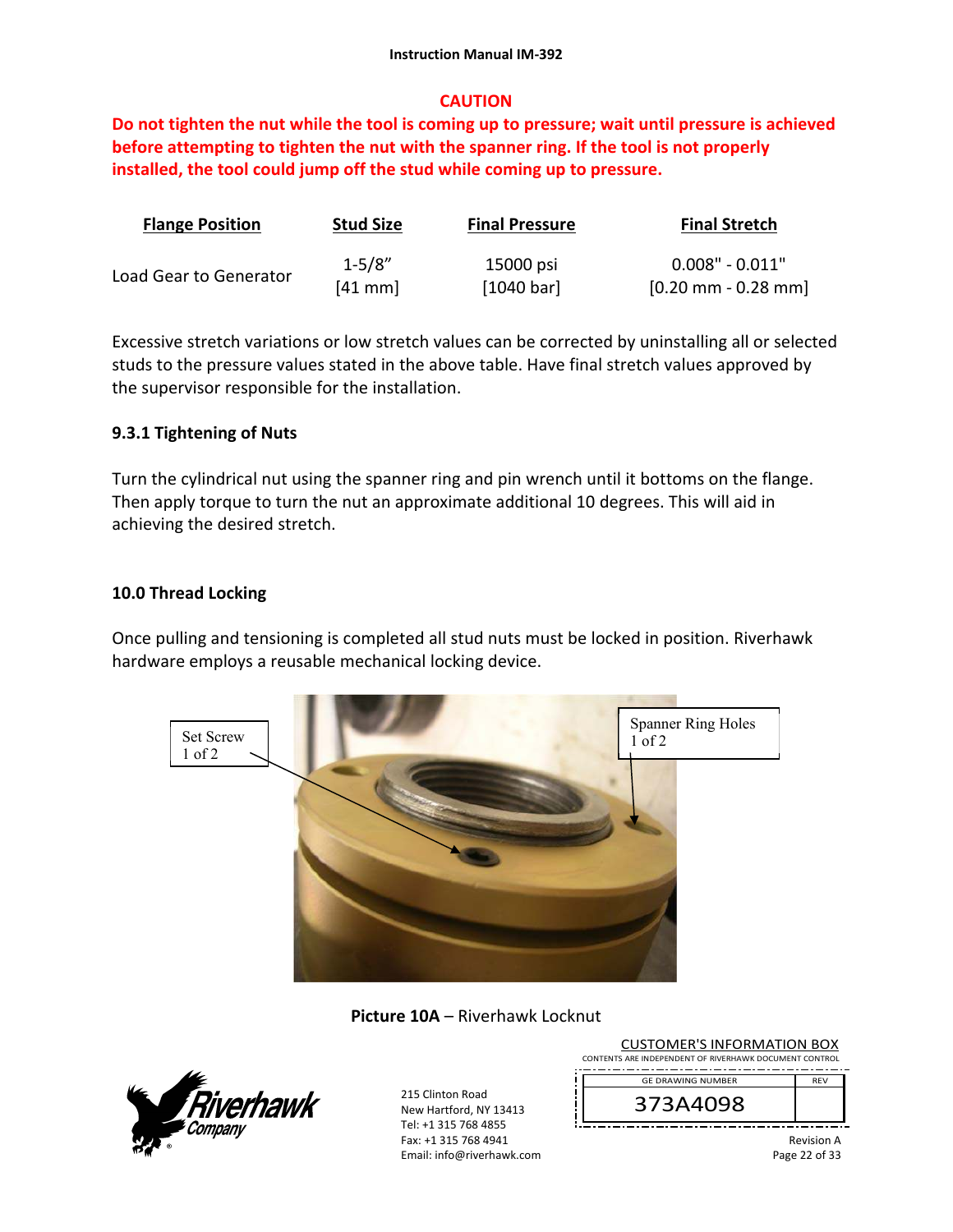Mechanical lock nuts have two set screws located in the top face. During the initial steps of the installation procedure, before threading the nut onto the stud, the set screws should have been loose and free to turn.

Once the nut is seated, torque the set screws to the values specified in the following table. When seated and torqued to the values specified, the load created by the set screw displaces the thread of the nut in the area of the web creating the desired locking action.

| <b>Stud Size</b>       | <b>Set Screw Size</b> | <b>Torgue</b>                                 |
|------------------------|-----------------------|-----------------------------------------------|
| $1 - 5/8"$<br>$[41$ mm | $1/4$ "-28 UN         | $65$ in·lbs - 87in·lbs<br>$[7.3N·m - 9.8N·m]$ |

## **11.0 Stud and Nut Removal**

## **11.1 Handling of the Tensioner**

The tensioner used in this application is designed for no special lifting instructions. Do not drop any part of the tensioner on the operator or other nearby personnel.

### **11.2 Stud and Nut Removal**

## **WARNING**

**The safety cage must be in place at all times. Keep hands out of designated areas at all times when the tensioner is pressurized otherwise personal injury can occur.** 

## **CAUTION**

**Before threading the puller screw into the stud, carefully check the cleanliness of both the stud's and the puller screw's conical threads. Apply a light coat of clean turbine oil or a spray lubricant to the puller screw. This procedure will ease assembly and assure positive mating of the threads before tightening. Do not use "Never Seize" on the conical threads.** 

## **CAUTION**

**Do not exceed the maximum pressure marked on the tensioner. Excessive pressure can damage the stud and puller screw.** 



215 Clinton Road New Hartford, NY 13413 Tel: +1 315 768 4855 Fax: +1 315 768 4941 Email: info@riverhawk.com

CUSTOMER'S INFORMATION BOX CONTENTS ARE INDEPENDENT OF RIVERHAWK DOCUMENT CONTROL

----------------GE DRAWING NUMBER REV

373A4098

Revision A Page 23 of 33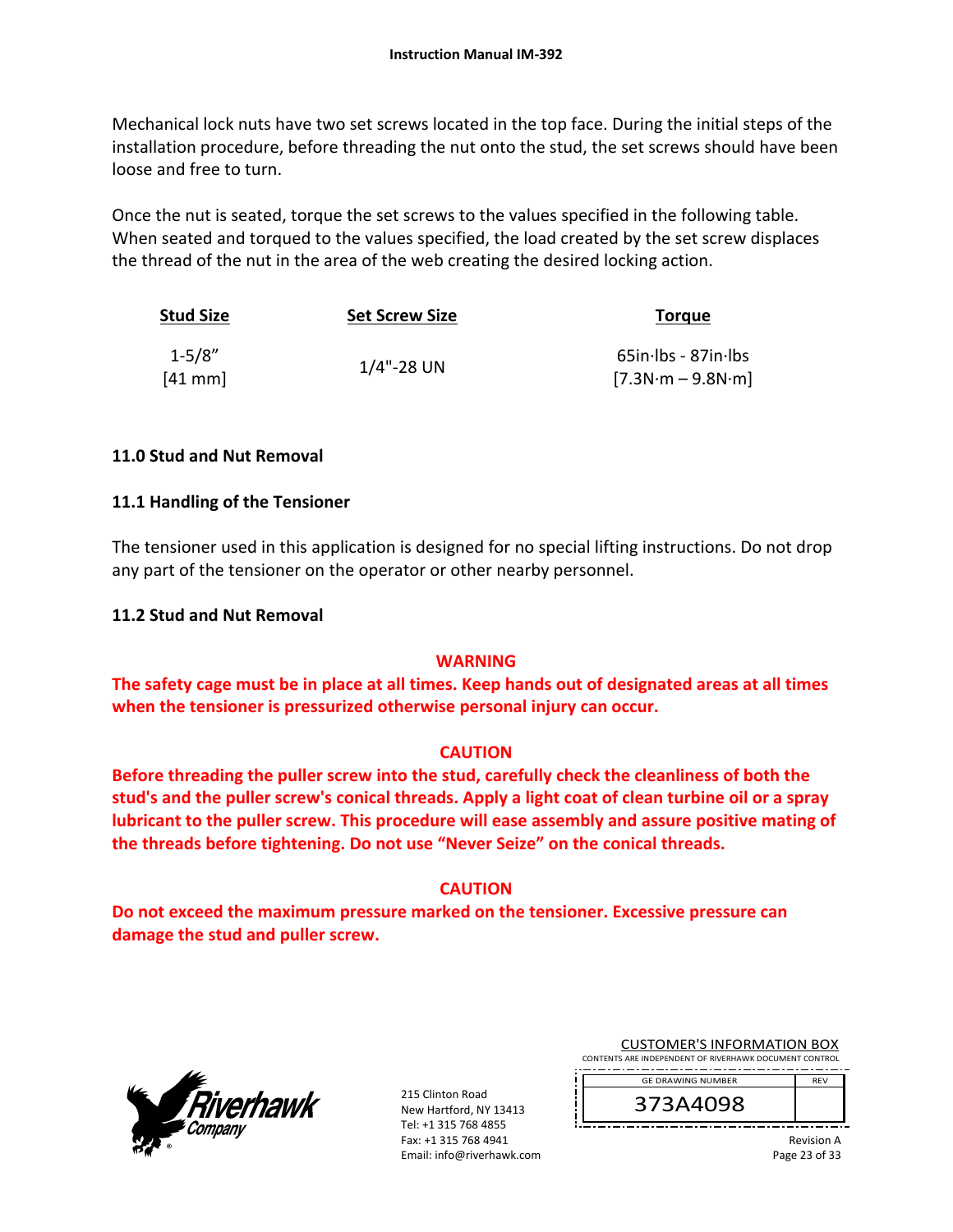## **CAUTION**

# **Do not tighten the nut while the tool is coming up to pressure; wait until pressure is achieved before attempting to tighten the nut with the spanner ring. If the tool is not properly installed, the tool could jump off the stud while coming up to pressure.**

Refer to the hardware assembly drawing (HF-xxxx) listed in Section 2.0 of this manual and the tensioner assembly drawing (HT‐xxxx) listed in Section 4.5 of this manual to determine how the tensioner must be assembled on the load coupling for its correct operation.

Section 8.0 contains diagrams of the tensioner equipment.

**Note: Before threading the puller screw into the stud, carefully check the cleanliness of both the stud's and the puller screw's conical threads. Apply a light coat of clean turbine oil or a spray lubricant to the puller screw. Do not use "Never Seize" on the conical threads. This procedure will ease assembly and assure positive mating of the threads before tightening.** 

Disassembly sequence is as follows:

- 1. If present, remove the windage plugs from the studs by loosening the plug's set screws with an Allen wrench and then unscrew the plug from the stud. It may be necessary to use either a flat‐bladed screwdriver or another Allen wrench to stop the windage plug from rotating. Do not misplace the set screws.
- 2. Using shop air and a wire brush, such as one supplied with Riverhawk stud cleaning kit GT‐ 4354, clean the internal tapered thread of the stud to remove any debris/deposits which may have accumulated during service as described in section 5.2.2. Do not continue until ALL debris is removed from the threads.

## **WARNING**

## **Do not use a hydraulic tensioner to remove a stud with damaged conical threads.**

3. With an Allen wrench, loosen the nut's two locking set screws but do not remove them from the nut.



215 Clinton Road New Hartford, NY 13413 Tel: +1 315 768 4855 Fax: +1 315 768 4941 Email: info@riverhawk.com CUSTOMER'S INFORMATION BOX

CONTENTS ARE INDEPENDENT OF RIVERHAWK DOCUMENT CONTROL ----------------GE DRAWING NUMBER REV

373A4098

Revision A Page 24 of 33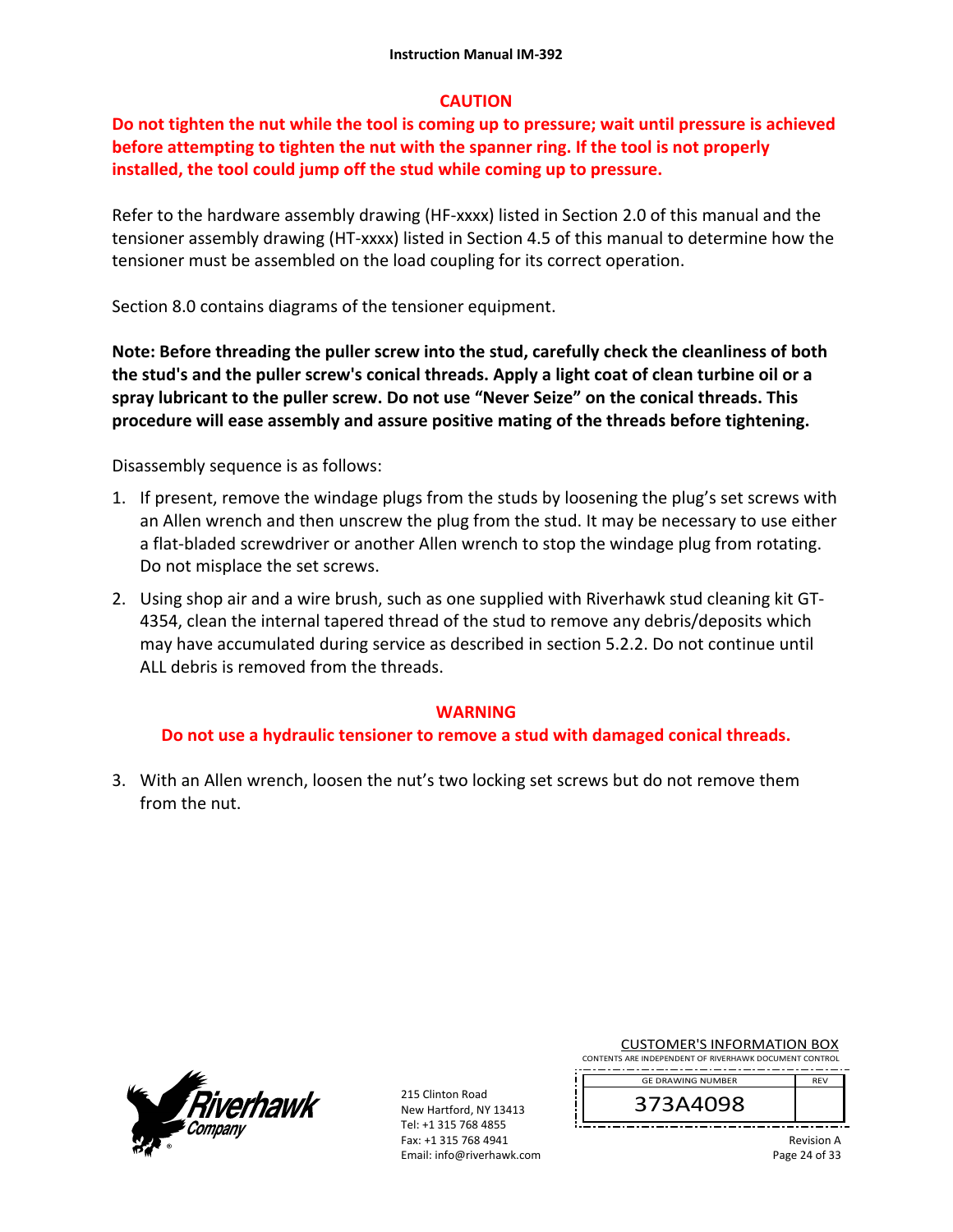#### **Instruction Manual IM‐392**



**Picture 11A** ‐ Loosening of a nut's set screws

- 4. Connect the hydraulic hose from the hydraulic pump to the tensioner. **Do not pressurize** the tensioner at this time or you may cause damage to the tensioner.
- 5. Open the hydraulic return valve on the pump to allow hydraulic fluid to be pushed back from the puller tool into the pump reservoir. (This is automatic on the air‐operated hydraulic pump)
- 6. Apply a light coat of clean turbine oil or a spray lubricant to the puller screw. Do not use "Never Seize" on the conical threads.
- 7. Place spanner ring on the nut on the generator side of the flange. The spanner ring's drive pins should be placed into the respective holes in the nut.
- 8. Thread the puller screw into the stud's conical thread; also located on the generator side.
- 9. Use a 3/8" Allen wrench on the backside of the stud to hold the stud stationary and tighten the puller screw into the stud.
- **10. Be sure not to cross‐thread the assembly.**
- 11. Back off the puller screw 1/2 a turn and retighten. **PULLER SCREW MUST BE TIGHT BEFORE TENSIONING.**
- 12. Slide the tensioner over the puller screw.
- 13. Thread the puller nut onto the puller screw with the round end of the puller nut towards the tensioner. Tighten the puller nut and then back the nut off two flats or 120 degrees to allow the stud to stretch during installation.
- 14. At this point the Tensioner Assembly **MUST BE FREE TO ROTATE**, the puller screw is tight in the stud.



215 Clinton Road New Hartford, NY 13413 Tel: +1 315 768 4855 Fax: +1 315 768 4941 Email: info@riverhawk.com

| <b>CUSTOMER'S INFORMATION BOX</b>                      |  |
|--------------------------------------------------------|--|
| CONTENTS ARE INDEPENDENT OF RIVERHAWK DOCUMENT CONTROL |  |
| <b>GE DRAWING NUMBER</b>                               |  |
|                                                        |  |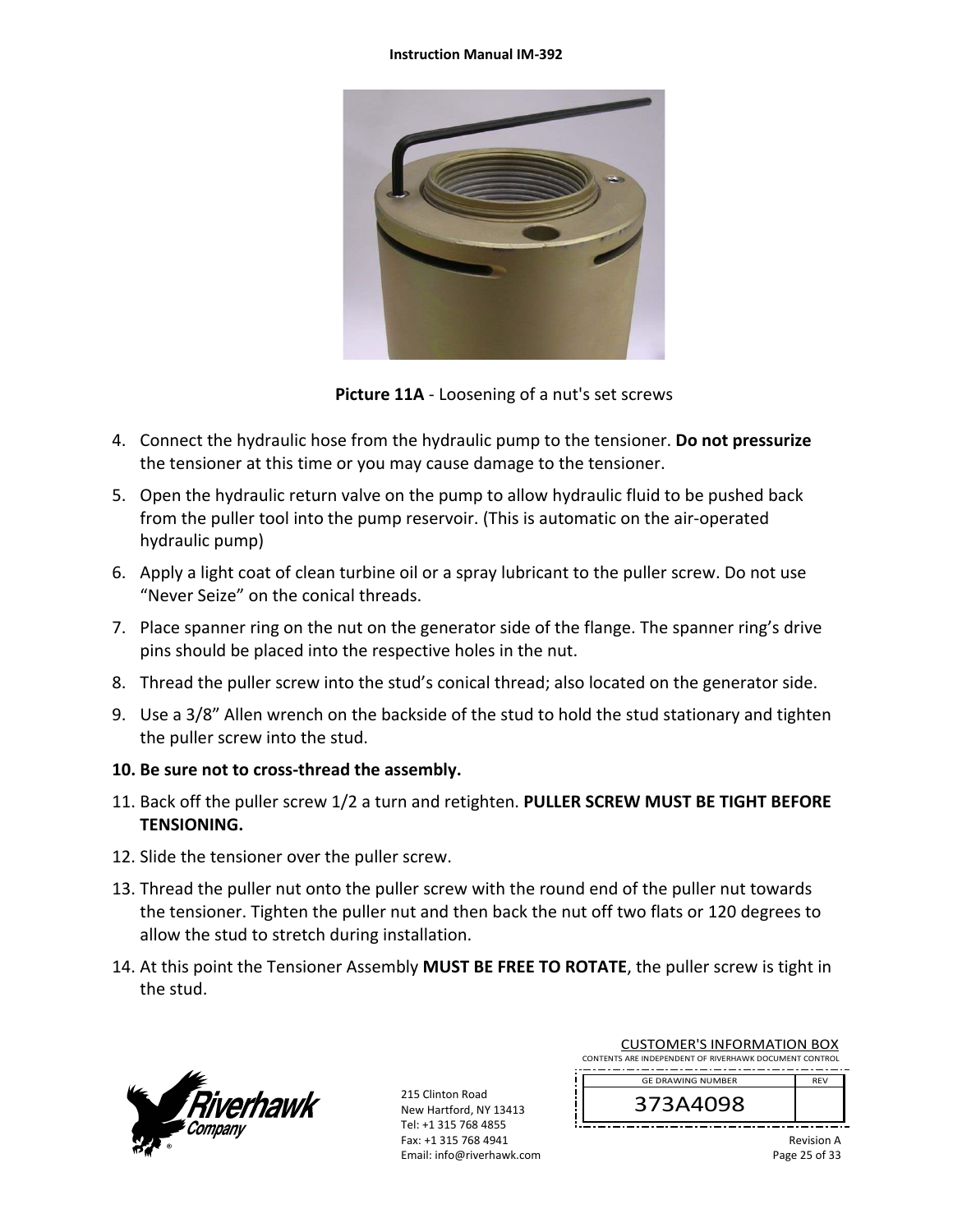- 15. Place the guard over assembly and tighten threaded hydraulic interlock knob firmly into tensioner body
- 16. Connect the hydraulic pump to the tensioner and apply the appropriate hydraulic pressure per this table.

| <b>Flange Position</b> | <b>Stud Size</b> | <b>Final Pressure</b> |
|------------------------|------------------|-----------------------|
|                        | $1 - 5/8"$       | 15000 psi             |
| Load Gear to Generator | $[41$ mm         | [1040 bar]            |

- 17. Turn the spanner ring with the pin wrench. Loosen and turn the nut approximately 3/4 of a turn.
- 18. Release the hydraulic pressure and move the tool to the next stud/nut assembly to be removed.

## **11.3 Removing the Tensioner from a Stud**

Tensioner removal is to be accomplished as follows:

- 1. Release the tensioner pressure by opening the valve on the pump. Leave valve open. (This is automatic on the air‐operated hydraulic pump)
- 2. Loosen the hydraulic interlock and remove the guard from the assembly.
- 3. Remove the puller nut from the puller screw.
- 4. Slide the tensioner off of the puller screw.
- 5. Unscrew the puller screw using a wrench.
- 6. It may be necessary to use a breaker bar to loosen the puller screw.
- 7. Remove the spanner ring from the nut.
- 8. Move the tool to the next stud/nut assembly to be tensioned.

## **12.0 Storage Instructions**

Follow these directions to properly store your hydraulic tensioner and hydraulic pump kit for long term storage and shipment.

If any damage is observed, contact the Riverhawk Company to schedule a maintenance inspection.



215 Clinton Road New Hartford, NY 13413 Tel: +1 315 768 4855 Fax: +1 315 768 4941 Email: info@riverhawk.com

| CUSTUIVIER S INFORMATION BOA                           |  |  |  |
|--------------------------------------------------------|--|--|--|
| CONTENTS ARE INDEPENDENT OF RIVERHAWK DOCUMENT CONTROL |  |  |  |
| <b>GF DRAWING NUMBER</b>                               |  |  |  |
|                                                        |  |  |  |

CUCTOMER'S INFORMATION BOY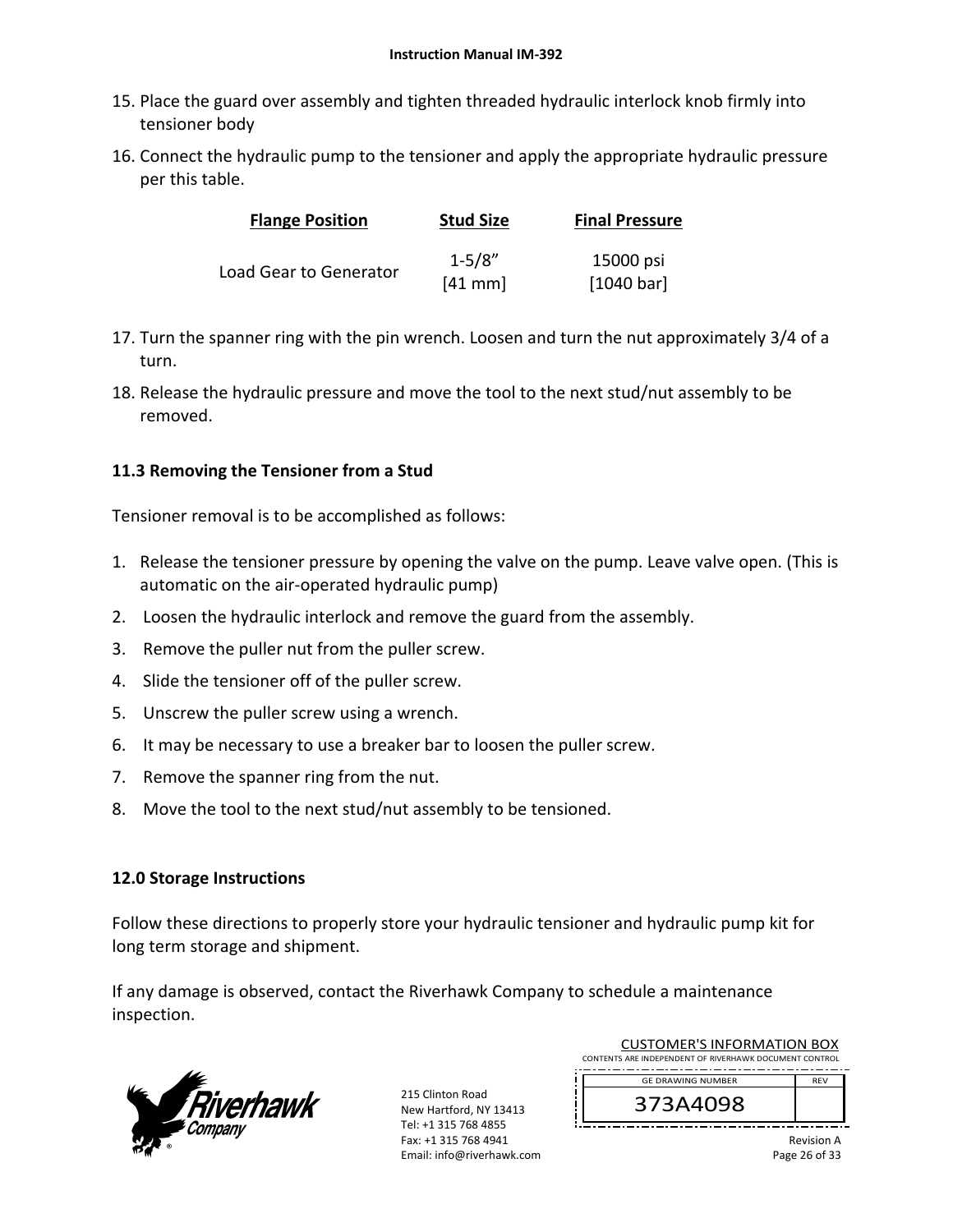## **12.1 Hydraulic Pump Kit Storage**

Refer to the Hydraulic Pump Kit Instruction Manual, IM‐293 (GE VENDOC 373A4058). The latest revision may be obtained by contacting Riverhawk Company or thru www.riverhawk.com.

### **12.2 Hydraulic Tensioner Storage**

Check the tensioner for any damage.

- 1. Clean puller screw and check for any debris and dents.
- 2. Puller screw should be free to rotate and move back and forth in the tensioner assembly.
- 3. Seam between the cylinder and its end cap is closed tightly.
- 4. Inspect tensioner guard for any signs of damage. Bent guards should be replaced. Missing rubber pads must be replaced.

If any damage is observed, contact the Riverhawk Company to schedule a maintenance inspection.

Place protective red plastic cap into the hydraulic port.

Coat the hydraulic tensioner with a light coat of oil and place the tensioner into the original shipping container.

## **12.3 Store shipping container**

Secure the hydraulic pump and hydraulic tensioner into the original shipping containers using the supplied wood braces.

Seal the original shipping container and store under shelter and protected from moisture, sand, and grit.

## **13.0 Frequently Asked Questions**

This section contains some frequently asked questions and problems. If the steps listed here do not solve your problem, contact the Riverhawk Company thru our website, email, or phone call.



215 Clinton Road New Hartford, NY 13413 Tel: +1 315 768 4855 Fax: +1 315 768 4941 Email: info@riverhawk.com

| <b>CUSTOMER'S INFORMATION BOX</b>                      |            |
|--------------------------------------------------------|------------|
| CONTENTS ARE INDEPENDENT OF RIVERHAWK DOCUMENT CONTROL |            |
|                                                        |            |
| <b>GF DRAWING NUMBER</b>                               | <b>REV</b> |

373A4098

Revision A Page 27 of 33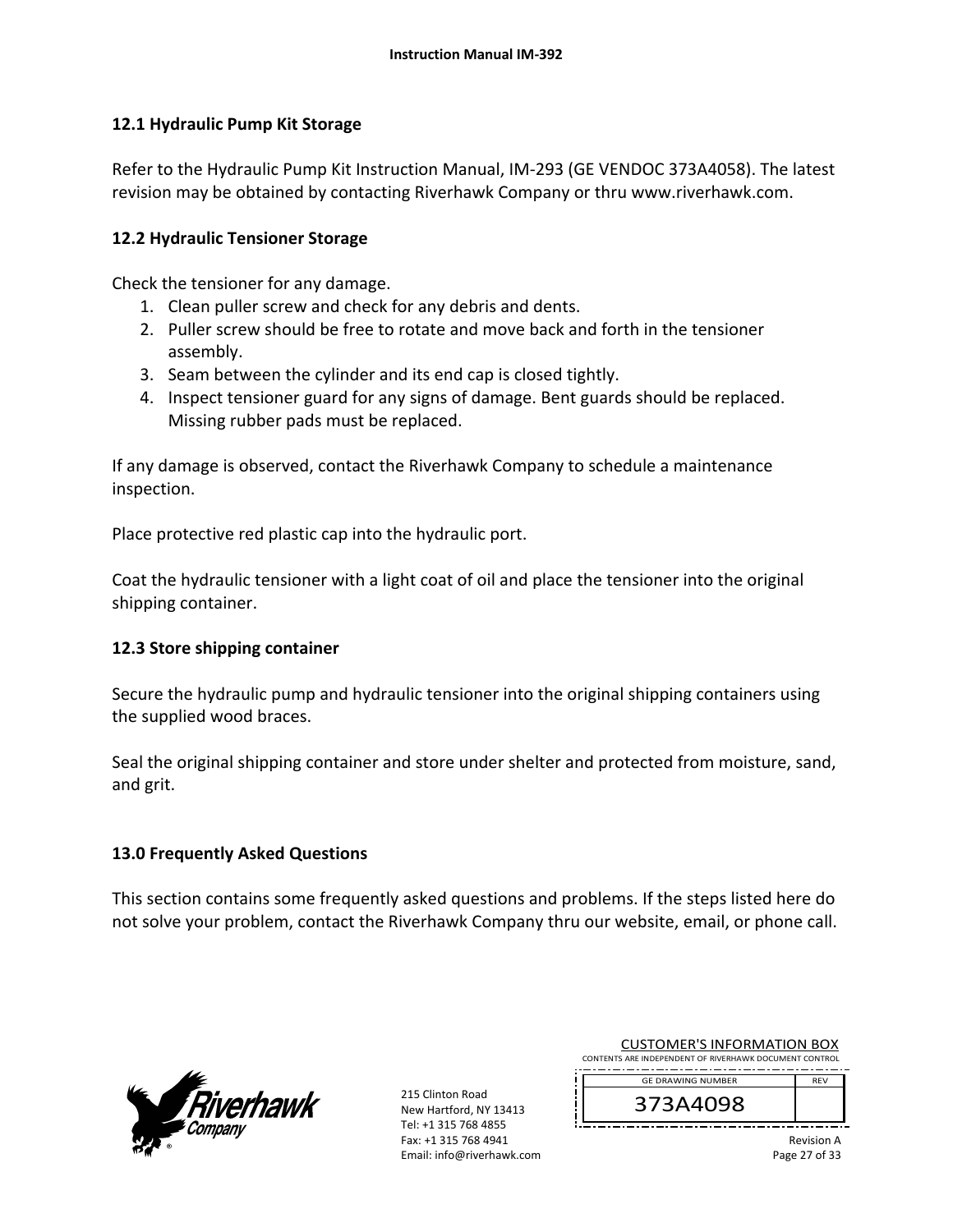- **Q:**  Can I rent a hydraulic tensioner kit?
- **A:**  Yes, Riverhawk has rental tensioner kits available for most of our hydraulic tensioners.
- **Q:**  A tensioner has pulled itself out of the stud's conical threads. Can I continue using a tensioner on this stud?
- **A:**  No. Both the tensioner and the stud may have been damaged and must be removed from the work area. If the stud is tensioned, a Nut Buster repair kit, from Riverhawk, must be used to remove the damaged stud by drilling out the nut. Leaving a damaged stud in place will lead to a safety hazard on future outages.

Riverhawk can supply a replacement stud and nut based on the initial weight certification supplied with the hardware set (see section 4.2). The damaged tensioner should also be returned to Riverhawk for inspection and repair.

If a stud must be left in place, paint the damaged stud with a generous amount of indelible, bright‐colored paint. Notify the appropriate GE Safety and Service personnel. Note the location of the damaged stud in the services notes for the machine.

- **Q:**  The hydraulic tensioner has been taken up to its final pressure. The final stretch length is short of the final stretch target. What is the next step?
- **A:**  Do not increase the hydraulic pressure. Check if the hydraulic pump is set to the right pressure. Install the tensioner and re‐pressurize the tensioner to the final pressure then recheck the stretch measurement. If the stretch value is still short, remove the stud from the hole and re-measure the stud's initial length then try to install the stud again.
- **Q:**  The hydraulic tensioner has been taken up to its final pressure. The final stretch length is larger than the final stretch target. What is the next step?
- **A:**  Remove the stud from the bolt hole. Check if the hydraulic pump is set to the right pressure. Re‐measure the stud's initial length then try to install the stud again.



215 Clinton Road New Hartford, NY 13413 Tel: +1 315 768 4855 Fax: +1 315 768 4941 Email: info@riverhawk.com

| <b>CUSTOMER'S INFORMATION BOX</b>                      |            |  |  |
|--------------------------------------------------------|------------|--|--|
| CONTENTS ARE INDEPENDENT OF RIVERHAWK DOCUMENT CONTROL |            |  |  |
| <b>GE DRAWING NUMBER</b>                               | <b>RFV</b> |  |  |
|                                                        |            |  |  |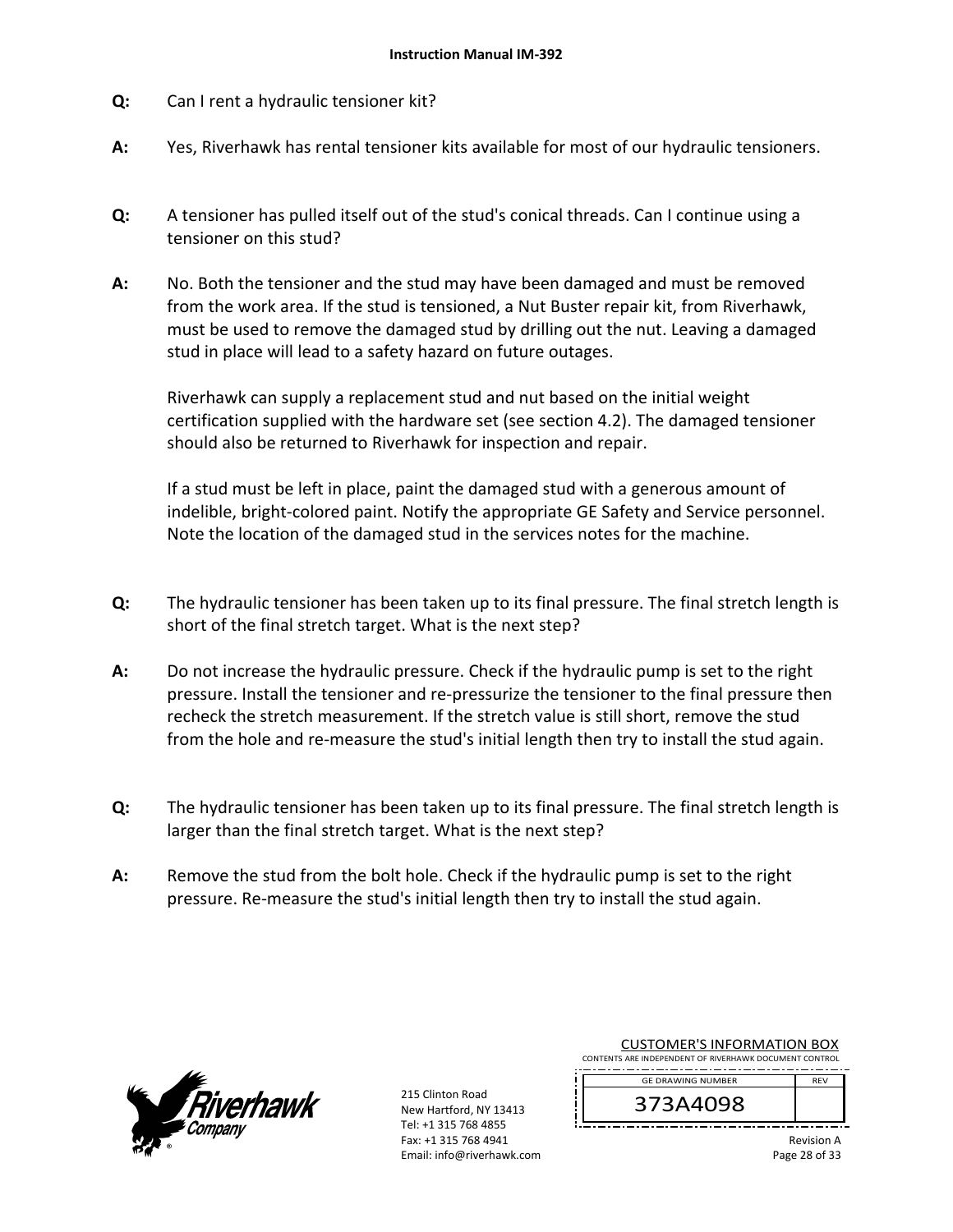- **Q:**  The tensioner is at its final pressure, but the nut cannot be loosened.
- **A:**  If the nuts cannot be loosened at the final pressure, continually increasing the pressure will not help and can be dangerous and in some cases make it harder to remove the nut. Check the nut to see if its set screws have been loosened. Check for and remove any corrosion around the nut's threads.
- **Q:**  How do I clean the conical threads on a stud?
- **A:**  The conical threads are best cleaned using a spiral wound brass brush in a drill as described in section 5.2.2
- **Q:**  During the initial steps of removing a tensioned stud, the stick‐out length is found to be wrong.
- **A:**  Do not proceed. Contact Riverhawk for assistance. With the wrong stick‐out length, the hydraulic tensioner has a limited stroke and may not work properly and can be damaged.
- **Q:**  The hydraulic pump appears to be leaking.
- **A:**  Check the hose connection to the hydraulic pump. If the 1/4" high pressure fitting is not assembled correctly as shown in section 7.2, it may look like the pump is leaking. If the problem continues, it may be necessary to return the pump kit to the Riverhawk factory. Contact Riverhawk for guidance.
- **Q:**  The hydraulic hose has a collar on it that can't be moved by hand
- **A:**  The hydraulic fitting is shown in section 7.2. The collar is sometimes held in place with a thread locking compound. This prevents the collar from moving too easily. It may be necessary to adjust this collar with a set of vise‐grip pliers. Be careful to not strip the threads off the tube or hose end.



215 Clinton Road New Hartford, NY 13413 Tel: +1 315 768 4855 Fax: +1 315 768 4941 Email: info@riverhawk.com

| <b>CUSTOMER'S INFORMATION BOX</b>                      |            |
|--------------------------------------------------------|------------|
| CONTENTS ARE INDEPENDENT OF RIVERHAWK DOCUMENT CONTROL |            |
|                                                        |            |
| <b>GE DRAWING NUMBER</b>                               | <b>RFV</b> |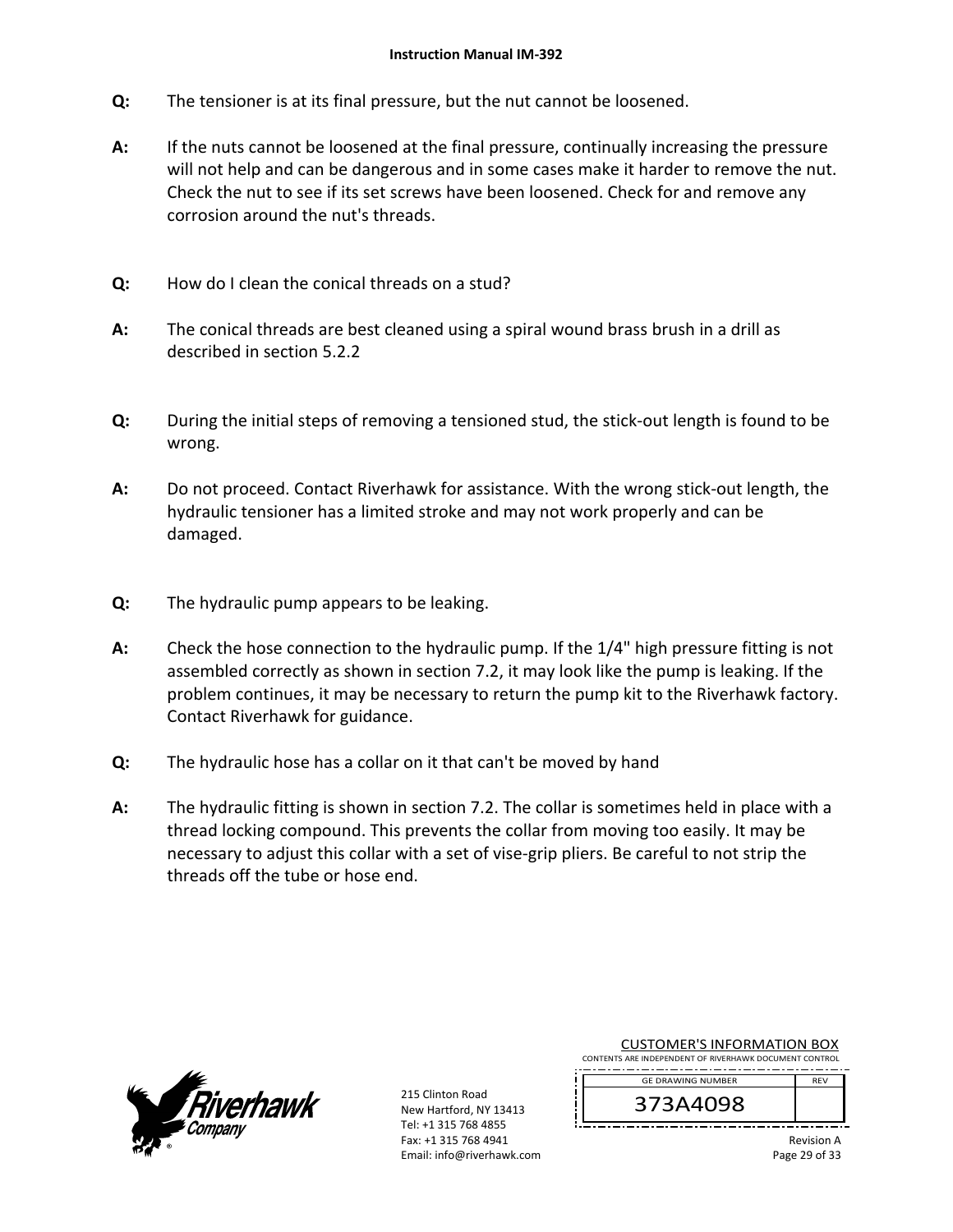## **14.0 Revision History**

| Revision<br>Letter | <b>Effective Date</b> | Description                                                                          |
|--------------------|-----------------------|--------------------------------------------------------------------------------------|
| A                  | Apr 4, 2022           | Updated EC Declaration of Conformity; Added UKCA<br><b>Declaration of Conformity</b> |
|                    | Apr 29, 2016          | Released                                                                             |



215 Clinton Road New Hartford, NY 13413 Tel: +1 315 768 4855 Fax: +1 315 768 4941 Email: info@riverhawk.com CUSTOMER'S INFORMATION BOX

CONTENTS ARE INDEPENDENT OF RIVERHAWK DOCUMENT CONTROL GE DRAWING NUMBER -----REV

373A4098

. <u>. . . . . . . . . . .</u> .

Revision A Page 30 of 33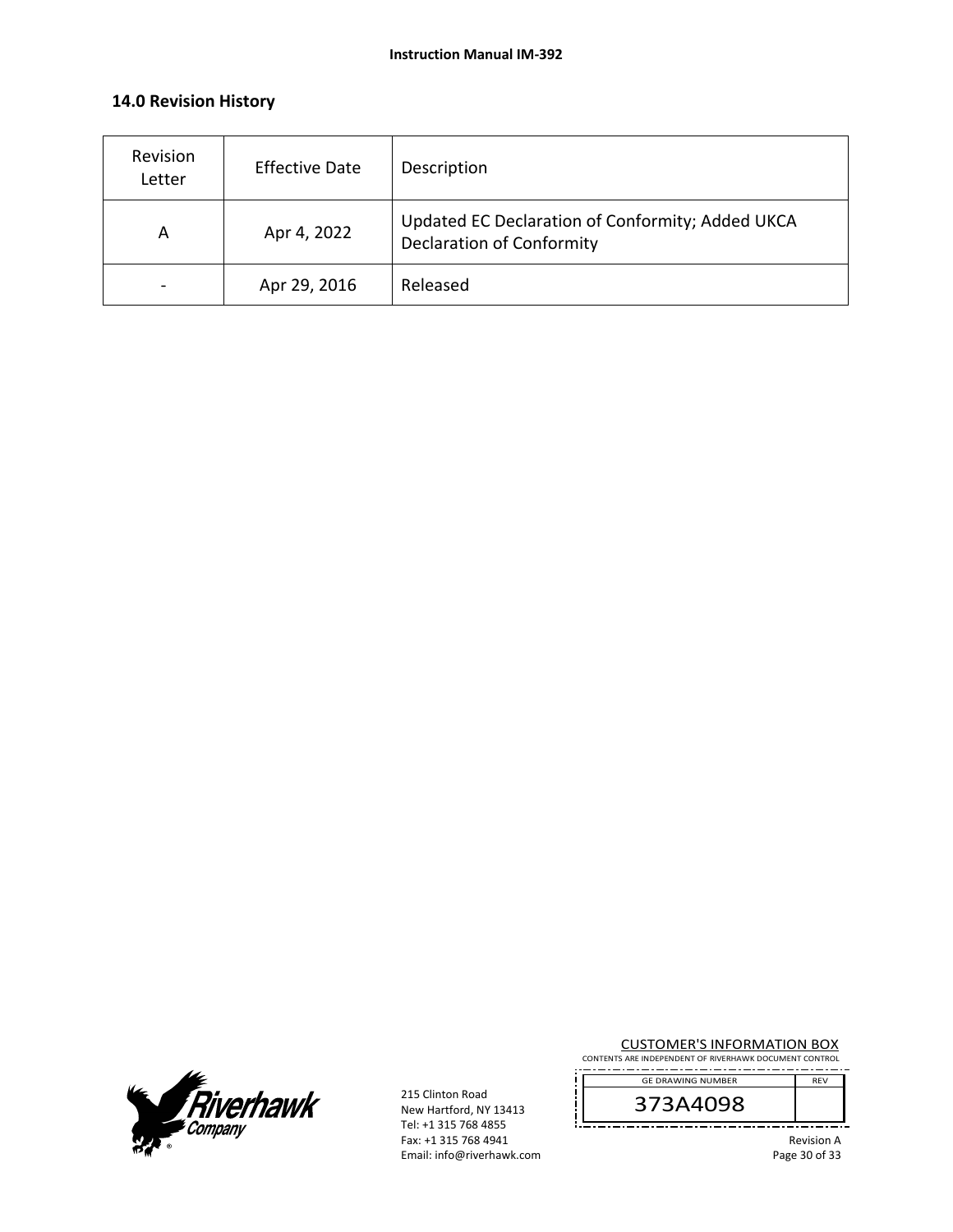### **Appendix A1**

# **EC Declaration of Conformity**

| Manufacturer: | Riverhawk Company           |
|---------------|-----------------------------|
| Address:      | 215 Clinton Road            |
|               | New Hartford, NY 13413, USA |

The hydraulic pump and bolt tensioning tool described in this manual are used for installing and applying tension to large bolts that are specifically designed by Riverhawk Company to be tensioned hydraulically.

All applicable sections of European Directive 2006/42/EC for machinery have been applied and fulfilled in the design and manufacture of the hydraulic pump and bolt tensioning tool described in this manual. Reference also ISO 12100:2010, ISO 4413:2010, and ISO 4414:2010.

Furthermore, this equipment has been manufactured under the Riverhawk quality system per EN ISO 9001:2015

Consult the Declaration of Conformance included with the shipment of this equipment that identifies the authorized Riverhawk representative, applicable serial numbers, and appropriate signature.



215 Clinton Road New Hartford, NY 13413 Tel: +1 315 768 4855 Fax: +1 315 768 4941 Email: info@riverhawk.com CUSTOMER'S INFORMATION BOX

CONTENTS ARE INDEPENDENT OF RIVERHAWK DOCUMENT CONTROL . **. . . . . . . . . . . . . . . . .** . . GE DRAWING NUMBER

373A4098

Revision A Page 31 of 33

REV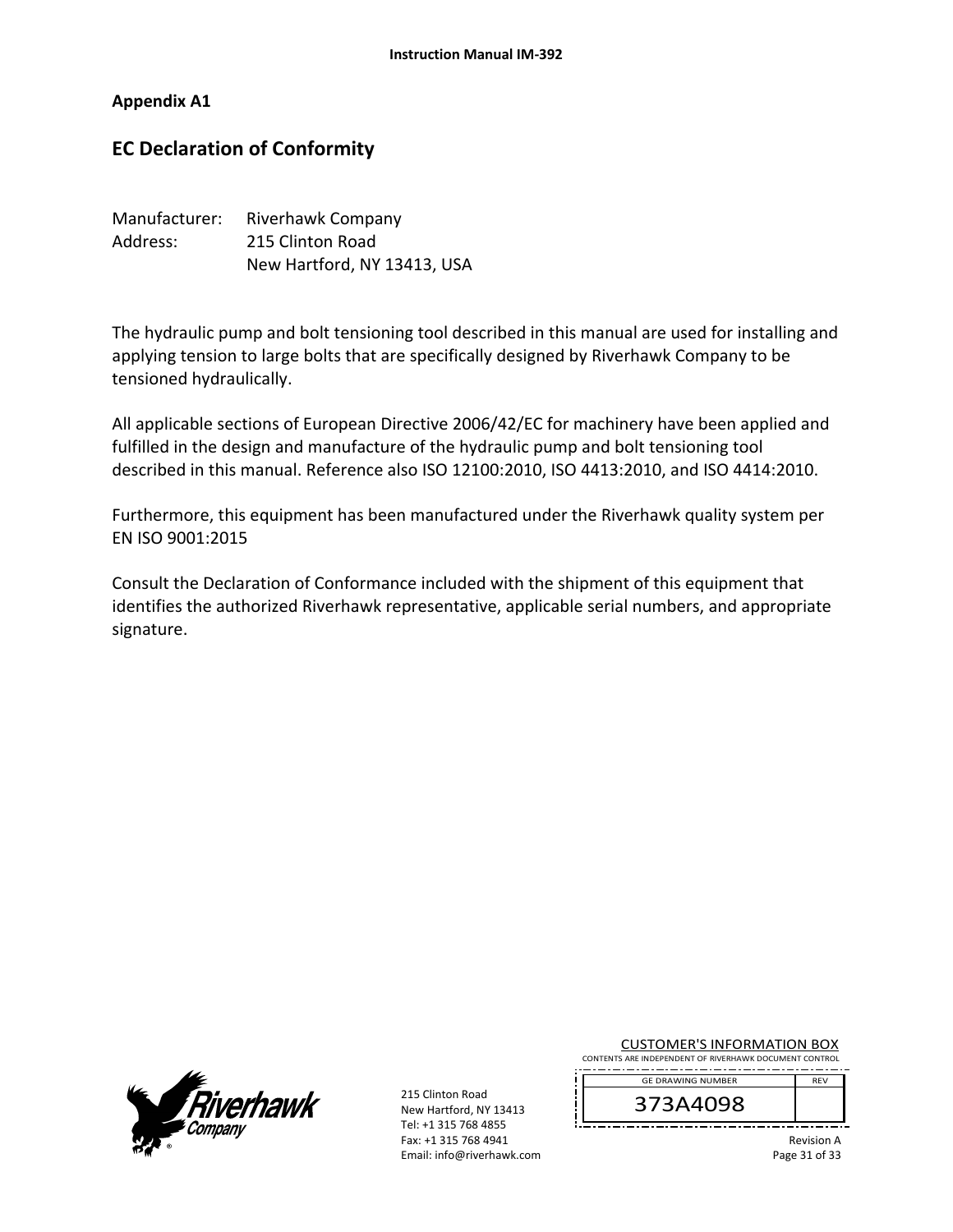### **Appendix A2**

# **UKCA Declaration of Conformity**

| Manufacturer: | <b>Riverhawk Company</b>    |
|---------------|-----------------------------|
| Address:      | 215 Clinton Road            |
|               | New Hartford, NY 13413, USA |

The hydraulic pump and bolt tensioning tool described in this manual are used for installing and applying tension to large bolts that are specifically designed by Riverhawk Company to be tensioned hydraulically.

All applicable sections of Supply of Machinery (Safety) 2008 have been applied and fulfilled in the design and manufacture of the hydraulic pump and bolt tensioning tool described in this manual. Reference also ISO 12100:2010, ISO 4413:2010, and ISO 4414:2010.

Furthermore, this equipment has been manufactured under the Riverhawk quality system per EN ISO 9001:2015

Consult the Declaration of Conformance included with the shipment of this equipment that identifies the authorized Riverhawk representative, applicable serial numbers, and appropriate signature.



215 Clinton Road New Hartford, NY 13413 Tel: +1 315 768 4855 Fax: +1 315 768 4941 Email: info@riverhawk.com CUSTOMER'S INFORMATION BOX

CONTENTS ARE INDEPENDENT OF RIVERHAWK DOCUMENT CONTROL . . . . . . . . . . . . . . . . . GE DRAWING NUMBER REV

373A4098

Revision A Page 32 of 33